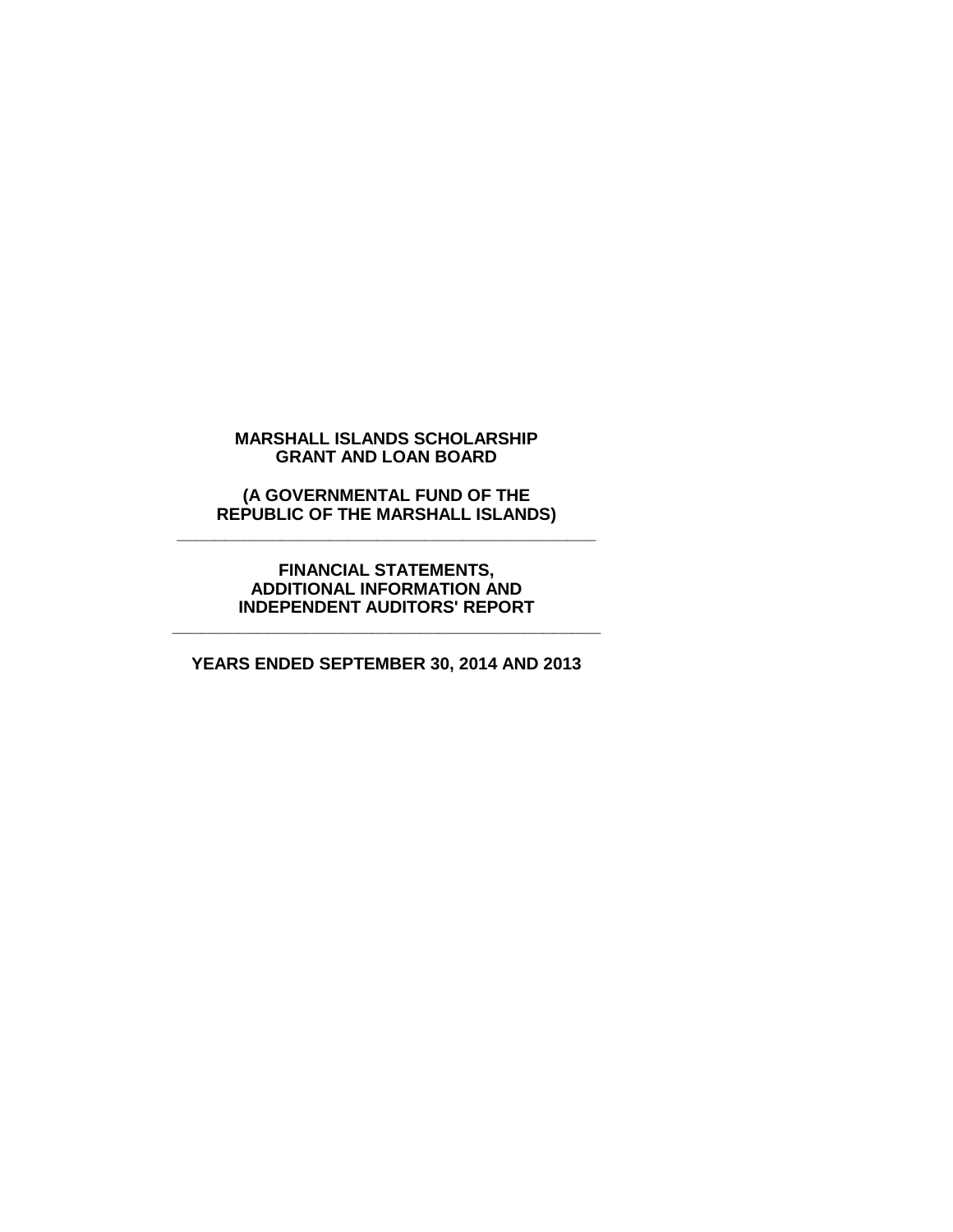## Years Ended September 30, 2014 and 2013 Table of Contents

|      |                                                                                                                                                                                                                                    | Page No.    |
|------|------------------------------------------------------------------------------------------------------------------------------------------------------------------------------------------------------------------------------------|-------------|
| I.   | <b>INDEPENDENT AUDITORS' REPORT</b>                                                                                                                                                                                                | 1           |
| Ш.   | <b>FINANCIAL STATEMENTS:</b>                                                                                                                                                                                                       |             |
|      | <b>Balance Sheets</b><br>Statements of Revenues, Expenditures, and Changes in Fund Balance<br><b>Notes to Financial Statements</b>                                                                                                 | 3<br>4<br>5 |
| III. | OTHER SUPPLEMENTAL INFORMATION                                                                                                                                                                                                     |             |
|      | Combining Statement of Revenues, Expenditures, and Changes<br>in Fund Balances                                                                                                                                                     | 11          |
| IV.  | INDEPENDENT AUDITORS' REPORTS ON COMPLIANCE WITH<br><b>LAWS AND REGULATIONS</b>                                                                                                                                                    |             |
|      | Independent Auditors' Report on Internal Control Over Financial<br>Reporting and on Compliance and Other Matters Based on an<br>Audit of Financial Statements Performed in Accordance with<br><b>Government Auditing Standards</b> | 12          |
|      | Independent Auditors' Report on Compliance For Each Major<br>Federal Program; Report on Internal Control Over Compliance;<br>and Report on the Schedule of Expenditures of Federal Awards<br>Required by OMB Circular A-133        | 14          |
|      | Schedule of Expenditures of Federal Awards                                                                                                                                                                                         | 16          |
|      | Notes to Schedule of Expenditures of Federal Awards                                                                                                                                                                                | 17          |
|      | Schedule of Findings and Questioned Costs                                                                                                                                                                                          | 18          |
|      | Unresolved Prior Year Findings and Questioned Costs                                                                                                                                                                                | 22          |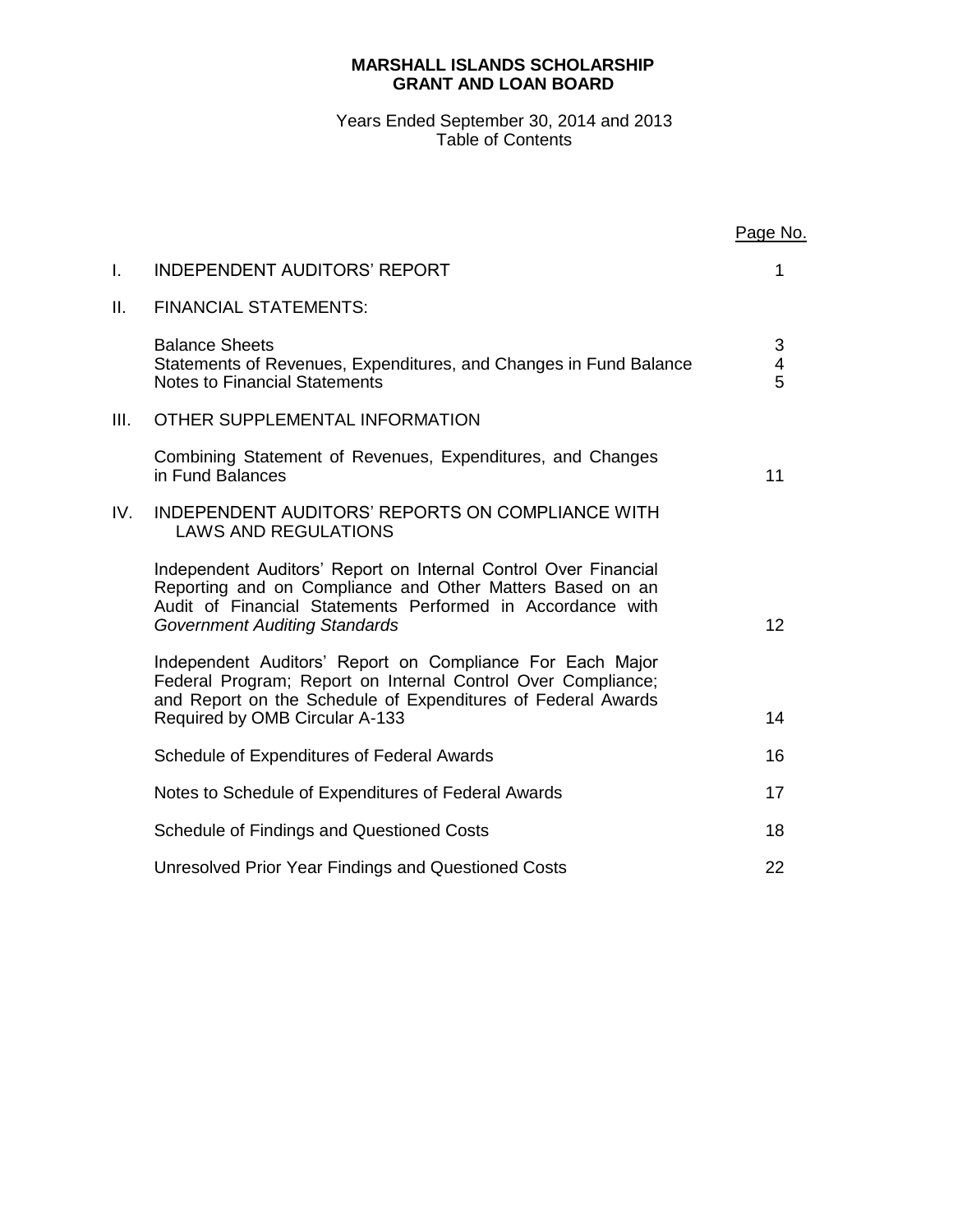

Deloitte & Touche LLP 361 South Marine Corps Drive Tamuning, GU 96913-3911 USA

Tel: (671)646-3884 Fax: (671)649-4932 www.deloitte.com

# **INDEPENDENT AUDITORS' REPORT**

Chairman Marshall Islands Scholarship Grant and Loan Board:

## **Report on the Financial Statements**

We have audited the accompanying financial statements of the Marshall Islands Scholarship Grant and Loan Board (MISGLB), a governmental fund of the Republic of the Marshall Islands, which comprise the balance sheets as of September 30, 2014 and 2013, and the related statements of revenues, expenditures, and changes in fund balance for the years then ended, and the related notes to the financial statements.

#### *Management's Responsibility for the Financial Statements*

Management is responsible for the preparation and fair presentation of these financial statements in accordance with accounting principles generally accepted in the United States of America; this includes the design, implementation, and maintenance of internal control relevant to the preparation and fair presentation of financial statements that are free from material misstatement, whether due to fraud or error.

#### *Auditors' Responsibility*

Our responsibility is to express an opinion on these financial statements based on our audits. We conducted our audits in accordance with auditing standards generally accepted in the United States of America and the standards applicable to financial audits contained in *Government Auditing Standards,* issued by the Comptroller General of the United States. Those standards require that we plan and perform the audit to obtain reasonable assurance about whether the financial statements are free from material misstatement.

An audit involves performing procedures to obtain audit evidence about the amounts and disclosures in the financial statements. The procedures selected depend on the auditor's judgment, including the assessment of the risks of material misstatement of the financial statements, whether due to fraud or error. In making those risk assessments, the auditor considers internal control relevant to the entity's preparation and fair presentation of the financial statements in order to design audit procedures that are appropriate in the circumstances, but not for the purpose of expressing an opinion on the effectiveness of the entity's internal control. Accordingly, we express no such opinion. An audit also includes evaluating the appropriateness of accounting policies used and the reasonableness of significant accounting estimates made by management, as well as evaluating the overall presentation of the financial statements.

We believe that the audit evidence we have obtained is sufficient and appropriate to provide a basis for our audit opinion.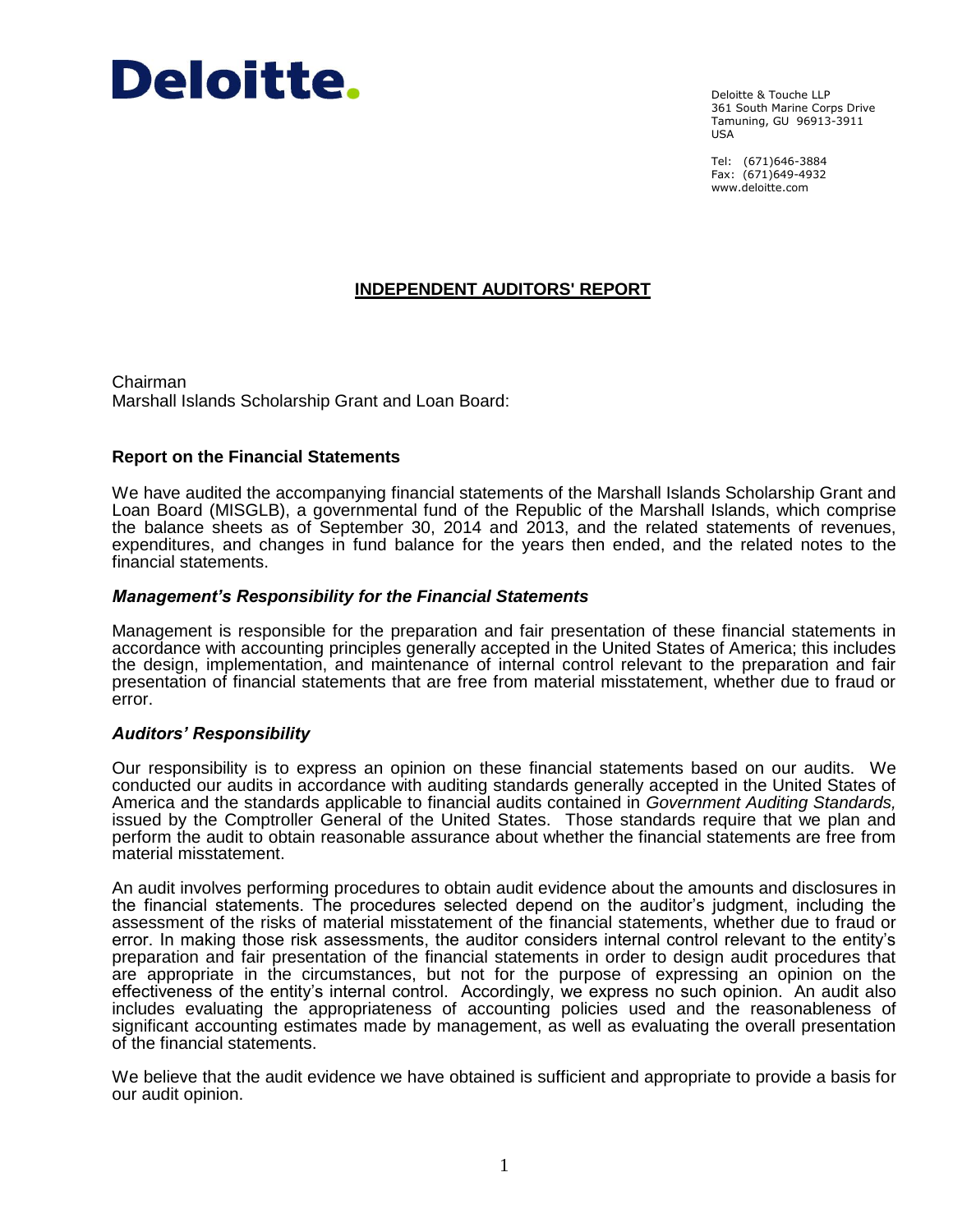# *Opinion*

In our opinion, the financial statements referred to above present fairly, in all material respects, the financial position of the Marshall Islands Scholarship Grant and Loan Board as of September 30, 2014 and 2013, and the results of its operations for the years then ended in accordance with accounting principles generally accepted in the United States of America.

## *Emphasis of Matter - Reporting Entity*

As discussed in Note 1 to the financial statements, the financial statements referred to above present only the Marshall Islands Scholarship Grant and Loan Board and are not intended to present fairly the financial position and results of operations of the Republic of the Marshall Islands in conformity with accounting principles generally accepted in the United States of America.

## *Other Matters*

## *Other Information*

Our audits were conducted for the purpose of forming an opinion on the financial statements as a whole. The combining financial statement information on page 11 is presented for purposes of additional analysis and is not a required part of the financial statements. Such information is the responsibility of the Marshall Islands Scholarship Grant and Loan Board's management and was derived from and relates directly to the underlying accounting and other records used to prepare the financial statements. Such information has been subjected to the auditing procedures applied in the audit of the financial statements and certain additional procedures, including comparing and reconciling such information directly to the underlying accounting and other records used to prepare the financial statements or to the financial statements themselves, and other additional procedures in accordance with auditing standard generally accepted in the United States of America. In our opinion, the combining financial statement information is fairly stated, in all material respects, in relation to the financial statements as a whole.

## **Other Reporting Required by** *Government Auditing Standards*

In accordance with *Government Auditing Standards*, we have also issued our report dated July 28, 2015, on our consideration of the Marshall Islands Scholarship Grant and Loan Board's internal control over financial reporting and on our tests of its compliance with certain provisions of laws, regulations, contracts, and grant agreements and other matters. The purpose of that report is to describe the scope of our testing of internal control over financial reporting and compliance and the results of that testing, and not to provide an opinion on internal control over financing reporting or on compliance. That report is an integral part of an audit performed in accordance with *Government Auditing Standards* in considering the Marshall Islands Scholarship Grant and Loan Board's internal control over financial reporting and compliance.

loite NachellP

July 28, 2015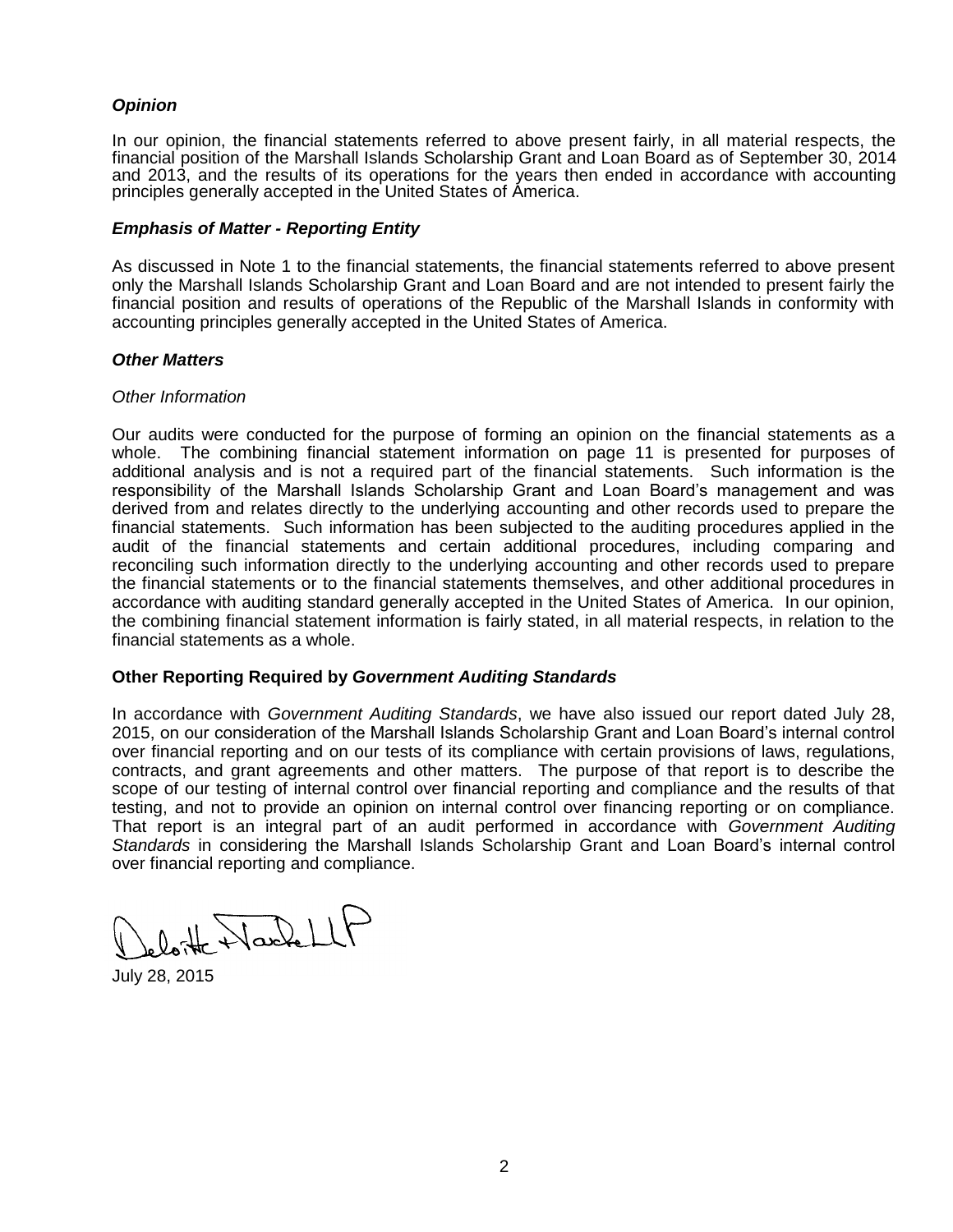# Balance Sheets September 30, 2014 and 2013

|                                     |    | 2014               | 2013                     |
|-------------------------------------|----|--------------------|--------------------------|
| <b>ASSETS</b>                       |    |                    |                          |
| Cash<br>Time certificate of deposit | \$ | 253,308<br>497,218 | \$<br>349,416<br>438,777 |
|                                     | S. | 750,526            | \$<br>788,193            |
| <b>LIABILITIES AND FUND BALANCE</b> |    |                    |                          |
| Liabilities:                        | \$ | $1,215$ \$         |                          |
| Accounts payable<br>Contingency     |    |                    | 1,215                    |
| Fund balance:<br>Restricted:        |    |                    |                          |
| Scholarships-Compact                |    | 405,781            | 430,129                  |
| Scholarships-Byrd Grant             |    | 1,500              | 1,500                    |
| Scholarships-Nitijela               |    | 342,030            | 355,349                  |
| <b>Total fund balance</b>           |    | 749,311            | 786,978                  |
|                                     | S  | 750,526            | \$<br>788,193            |

See accompanying notes to financial statements.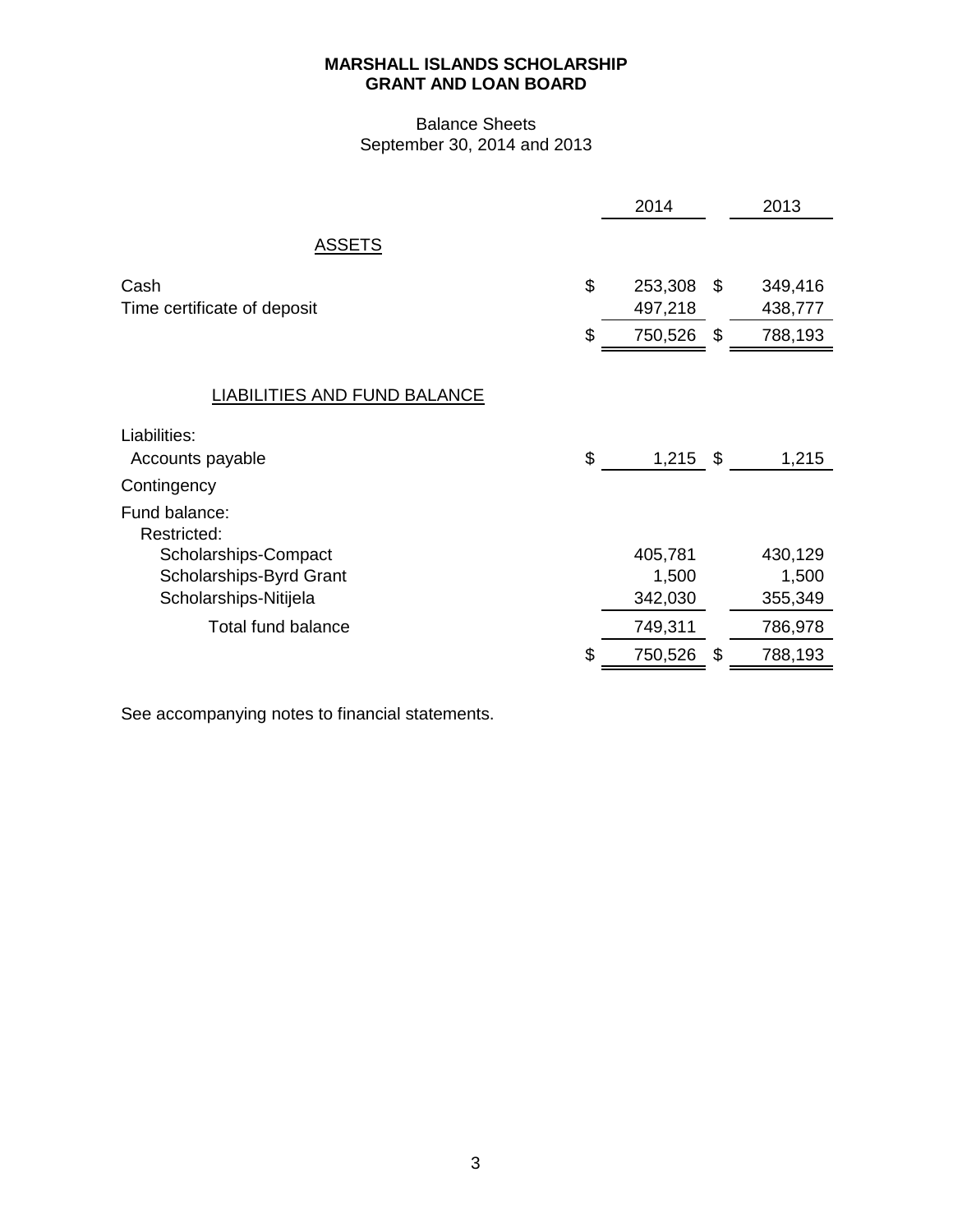# Statements of Revenues, Expenditures, and Changes in Fund Balance Years Ended September 30, 2014 and 2013

|                                           | 2014          | 2013            |
|-------------------------------------------|---------------|-----------------|
| Revenues:                                 |               |                 |
| <b>Compact of Free Association</b>        | \$<br>876,840 | \$<br>1,071,925 |
| Nitijela appropriation                    | 713,042       | 421,162         |
| Interest                                  | 14,556        | 35,388          |
| Other grants                              | 10,000        |                 |
| Total revenues                            | 1,614,438     | 1,528,475       |
| Expenditures:                             |               |                 |
| Scholarship assistance                    | 1,495,951     | 1,461,631       |
| Salaries and wages                        | 79,163        | 76,309          |
| Communications                            | 18,597        | 20,907          |
| Training and travel                       | 14,575        | 22,382          |
| Office rental                             | 12,000        | 12,000          |
| Repairs and maintenance                   | 1,180         | 329             |
| Miscellaneous                             | 30,639        | 34,361          |
| Total expenditures                        | 1,652,105     | 1,627,919       |
| Net change in fund balance                | (37, 667)     | (99, 444)       |
| Fund balance at the beginning of the year | 786,978       | 886,422         |
| Fund balance at the end of the year       | \$<br>749,311 | \$<br>786,978   |

See accompanying notes to financial statements.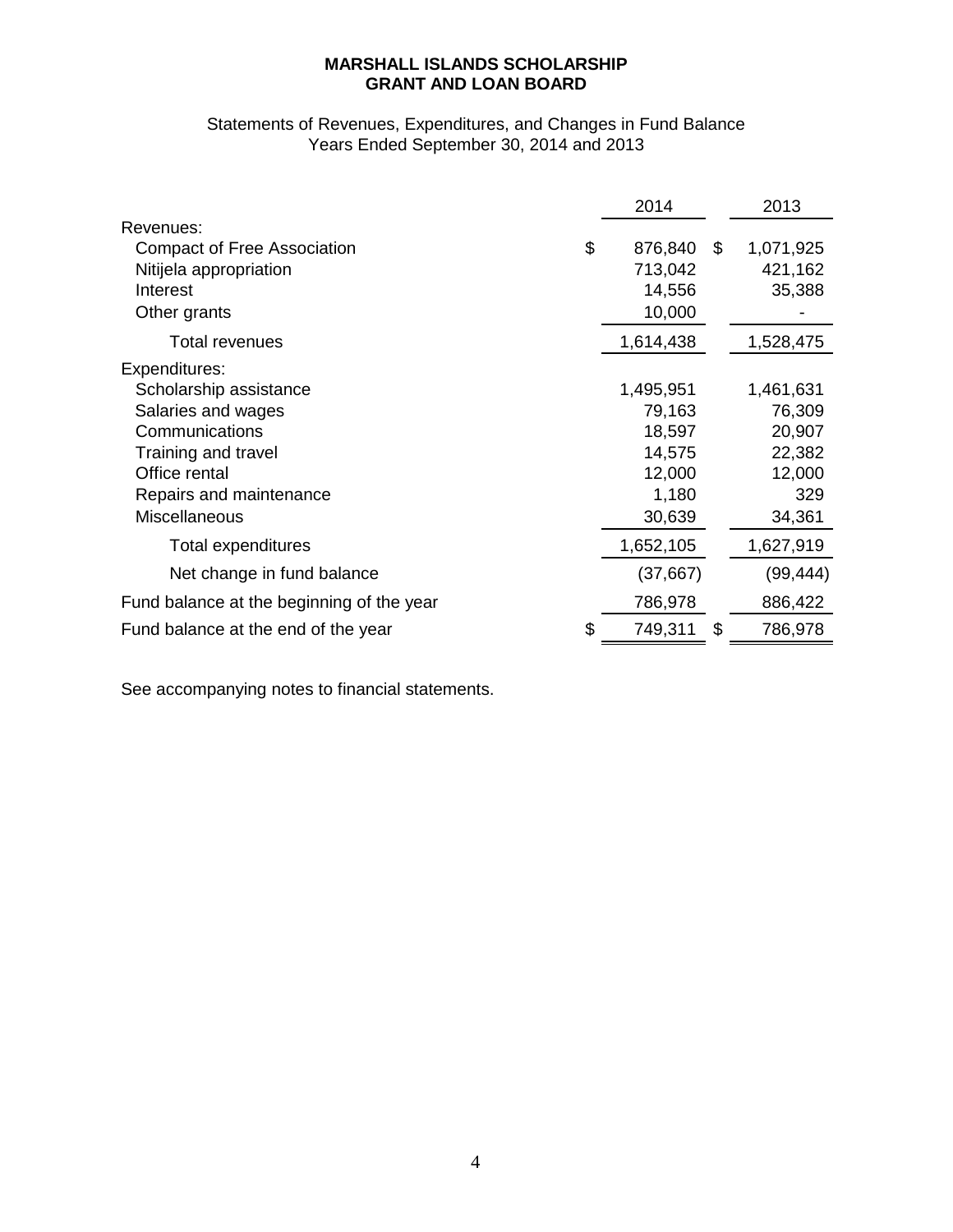Notes to Financial Statements September 30, 2014 and 2013

### (1) Organization

The Marshall Islands Scholarship Grant and Loan Board (MISGLB), a governmental fund of the Republic of the Marshall Islands (RepMar), was established pursuant to the Scholarship Assistance Act of 1997 (the Act), as amended. MISGLB was established to develop and administer a financial assistance program for those qualified applicants who cannot pursue educational and training opportunities because of financial inability. In accordance with the Act, RepMar established the Scholarship Fund Account, a governmental fund accounted for within RepMar's Treasury. This Fund accounts for funds appropriated by the Nitijela (the RepMar Legislature) for scholarship assistance, including funding under the Compact of Free Association, As Amended (the Compact).

The accompanying financial statements relate solely to those accounting records maintained by MISGLB, and do not incorporate any accounts related to RepMar's Scholarship Fund Account or any other departments or agencies of RepMar that may be accounted for by RepMar's Treasury. MISGLB is considered to be a blended component unit (a governmental fund) of RepMar and is governed by a nine-member Board appointed by the Cabinet of RepMar.

## (2) Summary of Significant Accounting Policies

The accompanying financial statements have been prepared in conformity with accounting principles generally accepted in the United States of America (GAAP) as applied to governmental units. The Governmental Accounting Standards Board (GASB) is the accepted standard-setting body for establishing governmental accounting and financial reporting principles. The more significant of MISGLB's accounting policies are described below.

#### Measurement Focus and Basis of Accounting

MISGLB reports its financial position and the results of its operations in one special revenue fund. A fund is a separate accounting entity with a self-balancing set of accounts. They are concerned only with the measurement of financial position and are not involved with measurement of results of operations. Fund accounting is designed to demonstrate legal compliance and to aid financial management by segregating transactions related to certain MISGLB functions or activities.

Governmental funds are used to account for all or most of a government's general activities, including the collection and disbursement of earmarked monies (special revenue funds).

MISGLB's special revenue fund consists of the following:

- i. Compact Scholarship Fund This fund was established to account for monies received by MISGLB that were appropriated by RepMar under the Compact.
- ii. Byrd Grant Scholarship Fund This fund was established to account for monies received by MISGLB under the Robert C. Byrd Honors Scholarship Program sector grant.
- iii. Nitijela Fund This Fund was established to account for monies received by MISGLB that were appropriated by the Nitijela as well as other grants, gifts and donations received for scholarship assistance.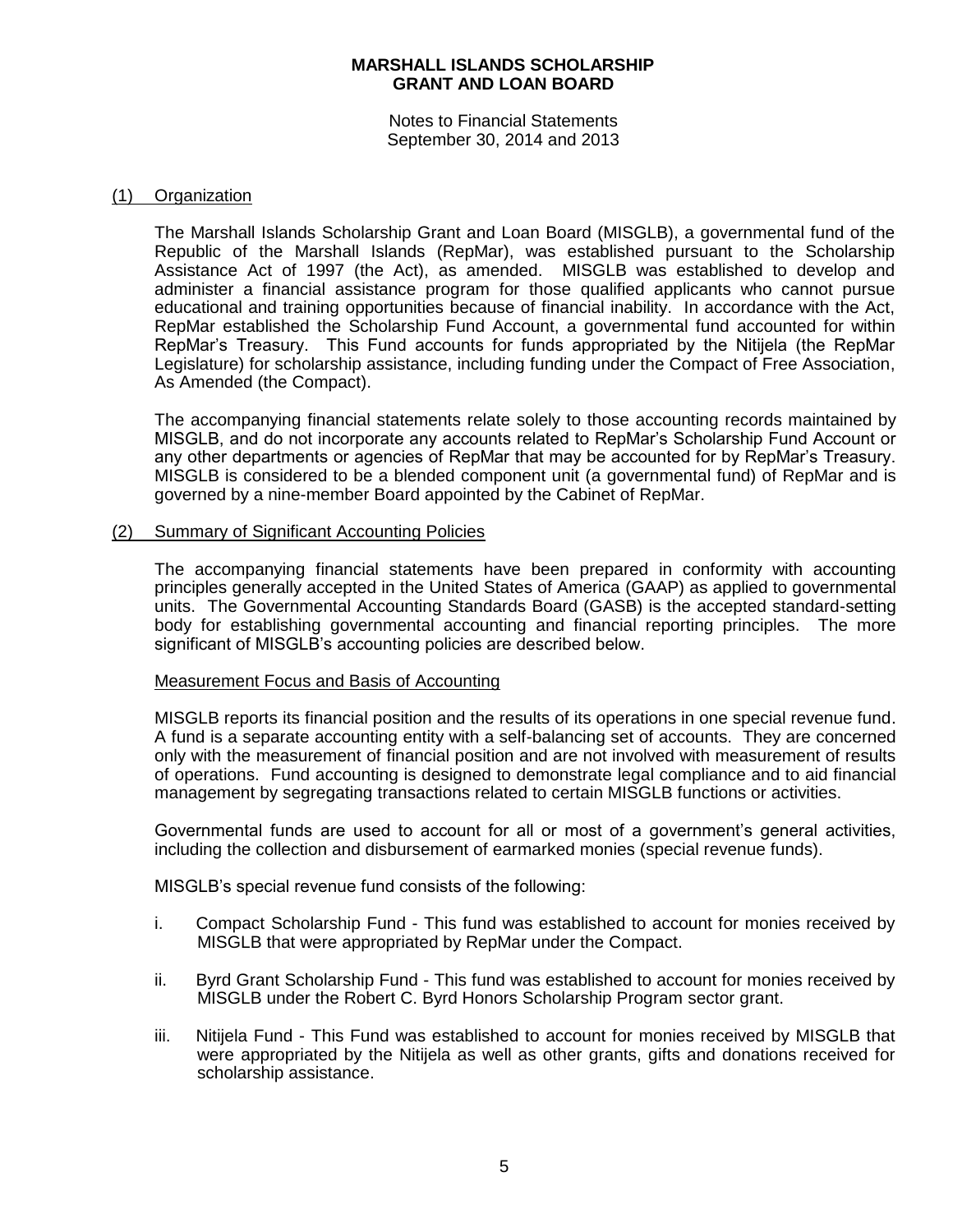Notes to Financial Statements September 30, 2014 and 2013

## (2) Summary of Significant Accounting Policies, Continued

#### Basis of Presentation

The accounting and financial reporting treatment applied to a fund is determined by its measurement focus. All governmental funds are accounted for using a current financial resources measurement focus. With this measurement focus, only current assets and current liabilities generally are included on the balance sheet. Operating statements of these funds present increases (i.e., revenues and other financing sources) and decreases (i.e., expenditures and other financing uses) in fund balance.

The modified accrual basis of accounting is used by all governmental fund types. Under the modified accrual basis of accounting, revenues are recognized when susceptible to accrual (i.e., when they become both measurable and available). "Measurable" means the amount of the transaction can be determined and "available" means collectible within the current period or soon enough thereafter to be used to pay liabilities of the current period. Significant revenues susceptible to accrual include federal grants and Nitijela appropriations. Miscellaneous revenues from gifts and donations are recognized when received in cash because they are generally not measurable until actually received. Expenditures are recorded when the related fund liability is incurred.

#### Budgetary Information

An annual appropriated budget has not been formally adopted on a legal basis or a basis consistent with GAAP. Accordingly, a budget to actual presentation is not required or presented.

#### Cash and Time Certificate of Deposit

The deposit and investment policies of MISGLB are governed by 3 MIRC 7, *Investments of Public Funds*, and 11 MIRC 1, *Financial Management*. Custodial credit risk is the risk that in the event of a bank failure, MISGLB's deposits may not be returned to it. Such deposits are not covered by depository insurance and are either uncollateralized or collateralized with securities held by the pledging financial institution or held by the pledging financial institution but not in the depositorgovernment's name. MISGLB does not have a deposit policy for custodial credit risk.

For the purpose of the balance sheets, cash is defined as cash in demand accounts. Deposits maintained in time certificates of deposit with an original maturity date greater than ninety days are separately classified. As of September 30, 2014 and 2013, the carrying amounts of MISGLB's total cash and time certificate of deposit were \$750,526 and \$788,193, respectively, and the corresponding bank balances were \$818,233 and \$817,907, respectively. Of the bank balances, \$330,986 and \$387,627, respectively, were maintained in financial institutions subject to Federal Deposit Insurance Corporation (FDIC) insurance with the remaining amounts of \$487,247 and \$430,280, respectively, being maintained in a financial institution not subject to depository insurance. As of September 30, 2014 and 2013, bank deposits in the amount of \$330,986 and \$277,950, respectively, were FDIC insured. MISGLB does not require collateralization of its cash deposits; therefore, deposits levels in excess of FDIC insurance coverage are uncollateralized. Accordingly, these deposits are exposed to custodial credit risk.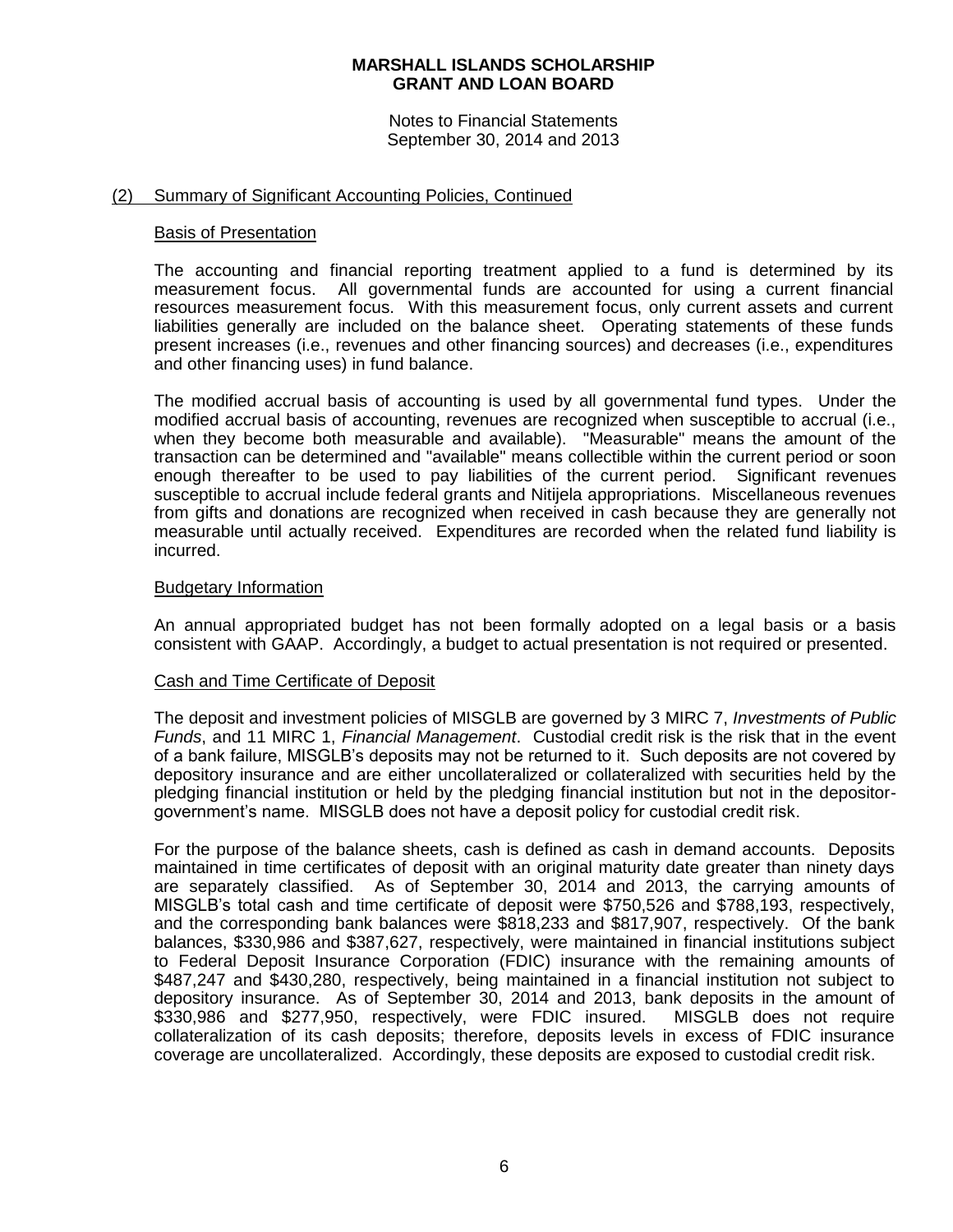Notes to Financial Statements September 30, 2014 and 2013

## (2) Summary of Significant Accounting Policies, Continued

### Receivables

MISGLB lends money to students, who are citizens of the Republic of the Marshall Islands, based on meeting certain criteria. These loans are interest free, uncollateralized and have no set repayment terms. These loans may be converted to grants at a later date if the recipients meet a further set of criteria. Loans receivable are stated net of an estimated allowance for uncollectible accounts.

## Fund Balance

Fund balance classifications are based on the extent to which MISGLB is bound to honor constraints on the specific purposes for which amounts in those funds can be spent and are reported under the following fund balance classifications:

- Non-spendable includes fund balance amounts that cannot be spent either because it is not in spendable form or because of legal or contractual constraints.
- Restricted includes fund balance amounts that are constrained for specific purposes which are externally imposed by providers, such as creditors or amounts constrained due to constitutional provisions or enabling legislation.
- Committed includes fund balance amounts that are constrained for specific purposes that are internally imposed by the government through formal action of the highest level of decision making authority and does not lapse at year-end.
- Assigned includes fund balance amounts that are intended to be used for specific purposes that are neither considered restricted or committed.
- Unassigned includes negative fund balances in other governmental funds.

Restricted/committed amounts are spent first when both restricted and unrestricted fund balance is available unless there are legal documents/contracts that prohibit doing this. In addition, committed, then assigned, and lastly unassigned amounts of unrestricted fund balance are expended in that order.

A formal minimum fund balance policy has not been adopted.

## Taxes

The Government of RepMar imposes a gross receipts tax of 3% on revenues. MISGLB is specifically exempt from this tax.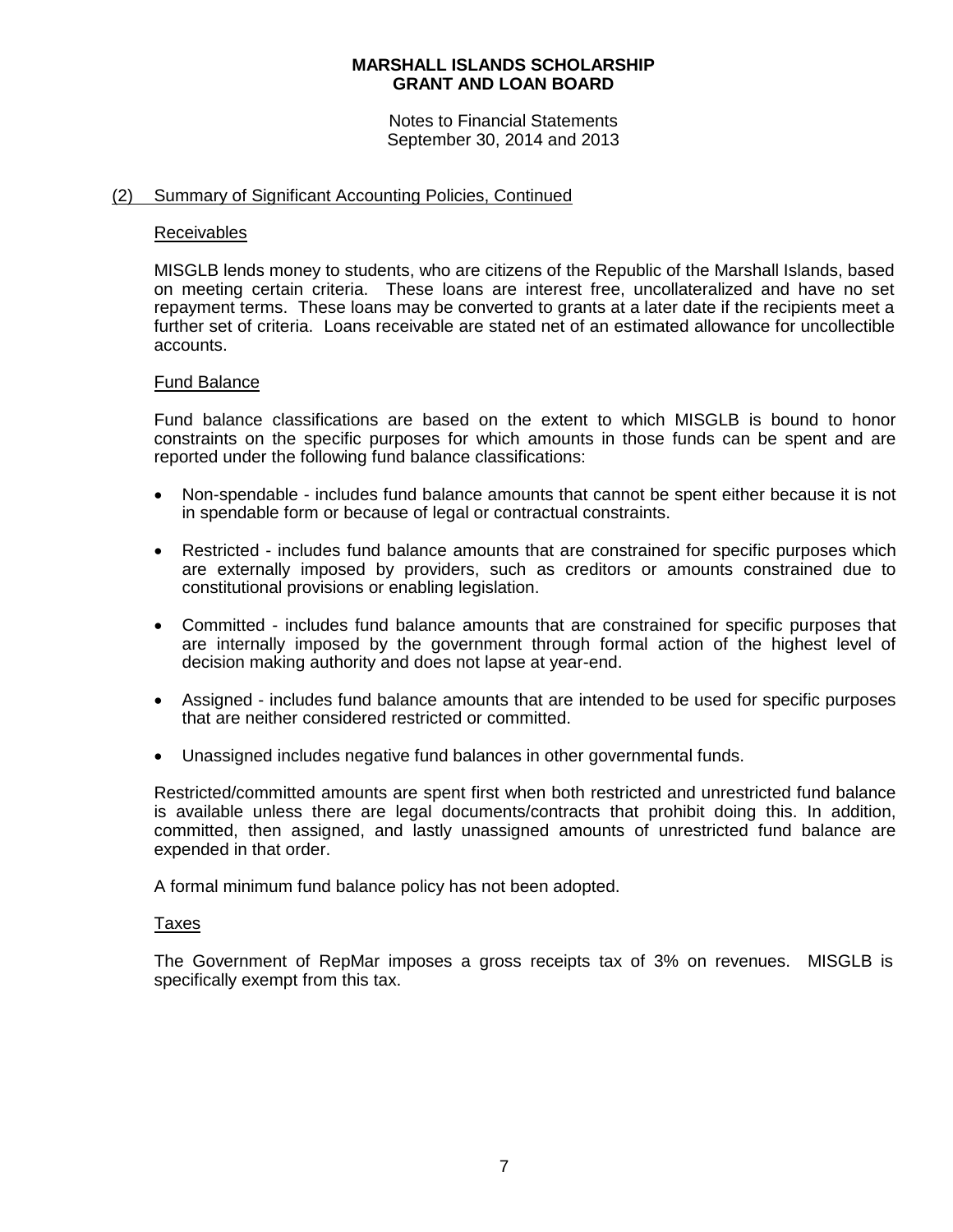Notes to Financial Statements September 30, 2014 and 2013

## (2) Summary of Significant Accounting Policies, Continued

### **Estimates**

The preparation of financial statements in conformity with GAAP requires management to make estimates and assumptions that affect the reported amounts of assets and liabilities and disclosure of contingent assets and liabilities at the date of the financial statements and the reported amounts of revenues and expenditures during the reporting period. Actual results could differ from those estimates.

## New Accounting Standards

During fiscal year 2014, MISGLB implemented the following pronouncements:

- GASB Statement No. 66, *Technical Corrections - 2012*, which enhances the usefulness of financial reports by resolving conflicting accounting and financial reporting guidance that could diminish the consistency of financial reporting. The implementation of this statement did not have a material effect on the accompanying financial statements.
- GASB Statement No. 67, *Financial Reporting for Pension Plans,* which revises existing guidance for the financial reports of most pension plans. The implementation of this statement did not have a material effect on the accompanying financial statements.
- GASB Statement No. 70, *Accounting and Financial Reporting for Nonexchange Financial Guarantees*, which requires a state or local government guarantor that offers a nonexchange financial guarantee to another organization or government to recognize a liability on its financial statements when it is more likely than not that the guarantor will be required to make a payment to the obligation holders under the agreement. The implementation of this statement did not have a material effect on the accompanying financial statements.

In June 2012, GASB issued Statement No. 68, *Accounting and Financial Reporting for Pensions,*  which revises and establishes new financial reporting requirements for most governments that provide their employees with pension benefits. The provisions in Statement 68 are effective for fiscal years beginning after June 15, 2014. Management does not believe that the implementation of this statement will have a material effect on the financial statements of MISGLB.

In January 2013, GASB issued Statement No. 69, *Government Combinations and Disposals of Government Operations,* which improves accounting and financial reporting for state and local governments' combinations and disposals of government operations. Government combinations include mergers, acquisitions, and transfers of operations. A disposal of government operations can occur through a transfer to another government or a sale. The provisions in Statement 69 are effective for fiscal years beginning after December 15, 2013. Management has not yet determined the effect of implementation of this statement on the financial statements of MISGLB.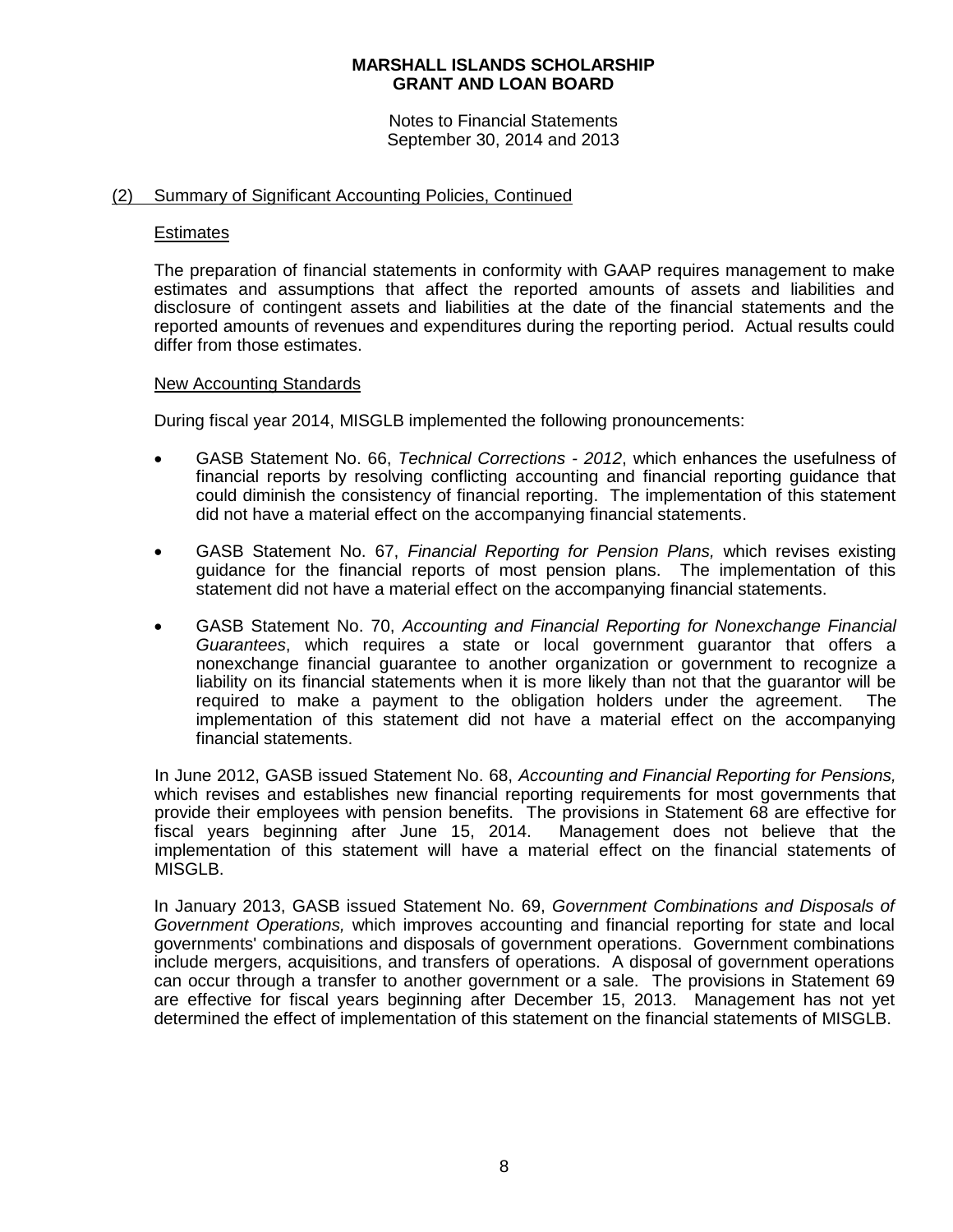Notes to Financial Statements September 30, 2014 and 2013

### (2) Summary of Significant Accounting Policies, Continued

#### New Accounting Standards, Continued

In November 2013, GASB issued Statement No. 71, *Pension Transition for Contributions Made Subsequent to the Measurement Date - an amendment of GASB Statement No. 68,* which addresses an issue regarding application of the transition provisions of Statement No. 68, *Accounting and Financial Reporting for Pensions*. The issue relates to amounts associated with contributions, if any, made by a state or local government employer or nonemployer contributing entity to a defined benefit pension plan after the measurement date of the government's beginning net pension liability. The provisions in Statement 71 are effective for fiscal years beginning after June 15, 2014. Management does not believe that the implementation of this statement will have a material effect on the financial statements of MISGLB.

#### (3) Risk Management

MISGLB is exposed to various risks of loss related to torts; theft of, damage to, and destruction of assets; errors and omissions; injuries to employees; and natural disasters. MISGLB has elected to purchase commercial insurance from independent third parties for the risks of loss to which it is exposed with respect to the use of motor vehicles. For other risks of loss to which it is exposed, MISGLB has elected not to purchase commercial insurance. Instead, MISGLB believes it is more economical to manage its risks internally. Claims expenditures and liabilities are reported when it is probable that a loss has occurred and the amount of that loss can be reasonably estimated. These losses include an estimate of claims that have been incurred but not reported. No material losses have resulted from MISGLB's risk management activities for the past three years.

#### (4) Receivables

Receivables as of September 30, 2014 and 2013, including the applicable allowance for uncollectible accounts, are as follows:

|                                                               | 2014                         | 2013                         |
|---------------------------------------------------------------|------------------------------|------------------------------|
| Loans receivable<br>Less allowance for uncollectible accounts | \$19,747,124<br>(19.747.124) | \$18,669,526<br>(18,669,526) |
|                                                               | $\overline{\phantom{0}}$     |                              |

During the years ended September 30, 2014 and 2013, MISGLB converted \$418,353 and \$422,514, respectively, in loans receivable to grants as the recipients met the criteria for conversion. The effect of the conversion of these loans to grants has been reflected in loans receivable balances as of September 30, 2014 and 2013.

### (5) Related Party Transactions

MISGLB is a governmental fund of RepMar and is therefore affiliated with all RepMar-owned and affiliated entities, including all governmental funds of RepMar and the Marshall Islands Development Bank (MIDB). During the years ended September 30, 2014 and 2013, MISGLB recognized certain on-behalf payments as contributions from RepMar, totaling \$79,163 and \$76,309, respectively, representing certain payroll and related expenditures that RepMar paid directly on behalf of MISGLB.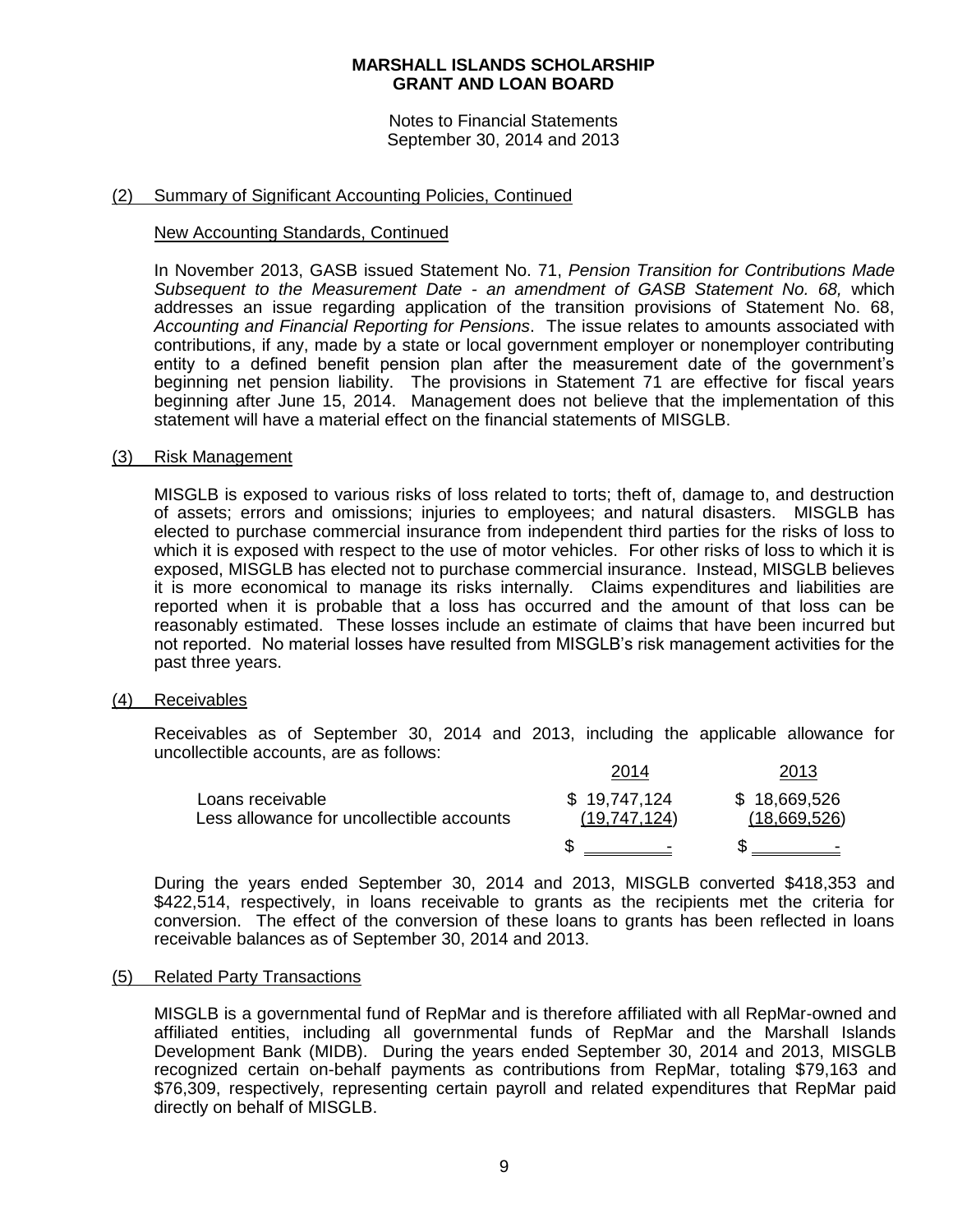Notes to Financial Statements September 30, 2014 and 2013

### (5) Related Party Transactions, Continued

During the years ended September 30, 2014 and 2013, the operations of MISGLB were funded by appropriations from RepMar, totaling \$1,510,719 and \$1,416,778, respectively.

MISGLB entered into an office lease agreement with MIDB for a term of five years commencing February 25, 2010. Annual rent payments amount to \$12,000.

#### (6) Contingency

MISGLB receives a substantial amount of its revenue from annual RepMar appropriations. A significant reduction in the level of budgetary support from RepMar, if this were to occur, may have an effect on MISGLB's scholarship programs and activities. For the year ended September 30, 2015, RepMar appropriated funding to MISGLB in the amount of \$1,597,658 for the purpose of funding scholarship activities.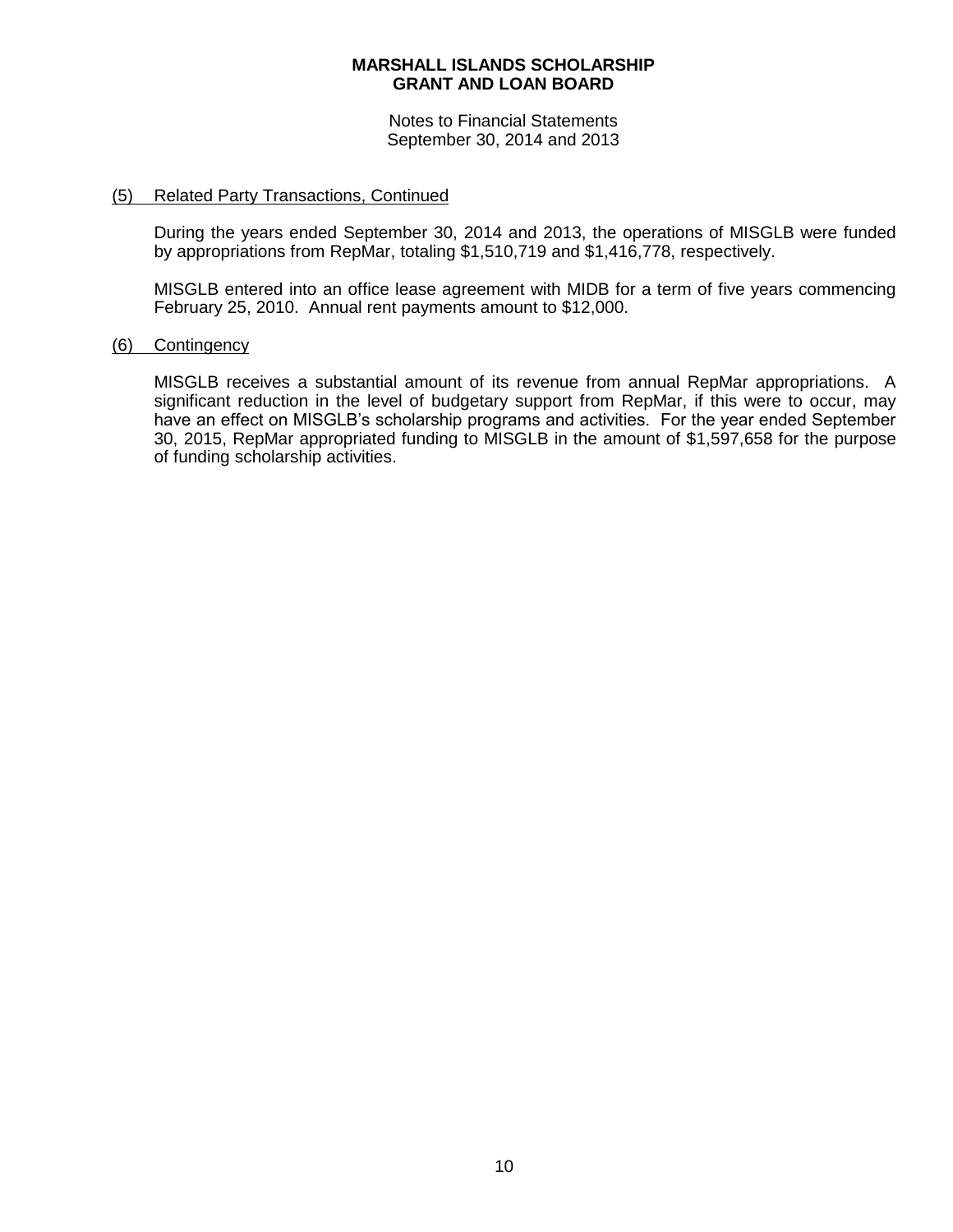# **GRANT AND LOAN BOARD MARSHALL ISLANDS SCHOLARSHIP**

# Combining Statement of Revenues, Expenditures, Year Ended September 30, 2014 and Changes in Fund Balances

|                                    | Compact<br>Scholarship<br>Fund | <b>Other Grant</b><br>Scholarship<br>Fund | Nitijela<br>Fund | Total     |
|------------------------------------|--------------------------------|-------------------------------------------|------------------|-----------|
| Revenues:                          |                                |                                           |                  |           |
| <b>Compact of Free Association</b> | \$<br>876,840 \$               |                                           | \$<br>\$         | 876,840   |
| Nitijela appropriation             |                                |                                           | 713,042          | 713,042   |
| Interest                           | 14,556                         |                                           |                  | 14,556    |
| Other grants                       |                                |                                           | 10,000           | 10,000    |
| <b>Total revenues</b>              | 891,396                        |                                           | 723,042          | 1,614,438 |
| Expenditures:                      |                                |                                           |                  |           |
| Scholarship assistance             | 915,744                        |                                           | 580,207          | 1,495,951 |
| Salaries and wages                 |                                |                                           | 79,163           | 79,163    |
| Communications                     |                                |                                           | 18,597           | 18,597    |
| Training and travel                |                                |                                           | 14,575           | 14,575    |
| Office rental                      |                                |                                           | 12,000           | 12,000    |
| Repairs and maintenance            |                                |                                           | 1,180            | 1,180     |
| <b>Miscellaneous</b>               |                                |                                           | 30,639           | 30,639    |
| Total expenditures                 | 915,744                        |                                           | 736,361          | 1,652,105 |
| Net change in fund balances        | (24, 348)                      |                                           | (13, 319)        | (37, 667) |
| Fund balances at the beginning     |                                |                                           |                  |           |
| of the year                        | 430,129                        | 1,500                                     | 355,349          | 786,978   |
| Fund balances at the end           |                                |                                           |                  |           |
| of the year                        | \$<br>405,781<br>\$            | 1,500 \$                                  | 342,030<br>- \$  | 749,311   |

See accompanying independent auditors' report.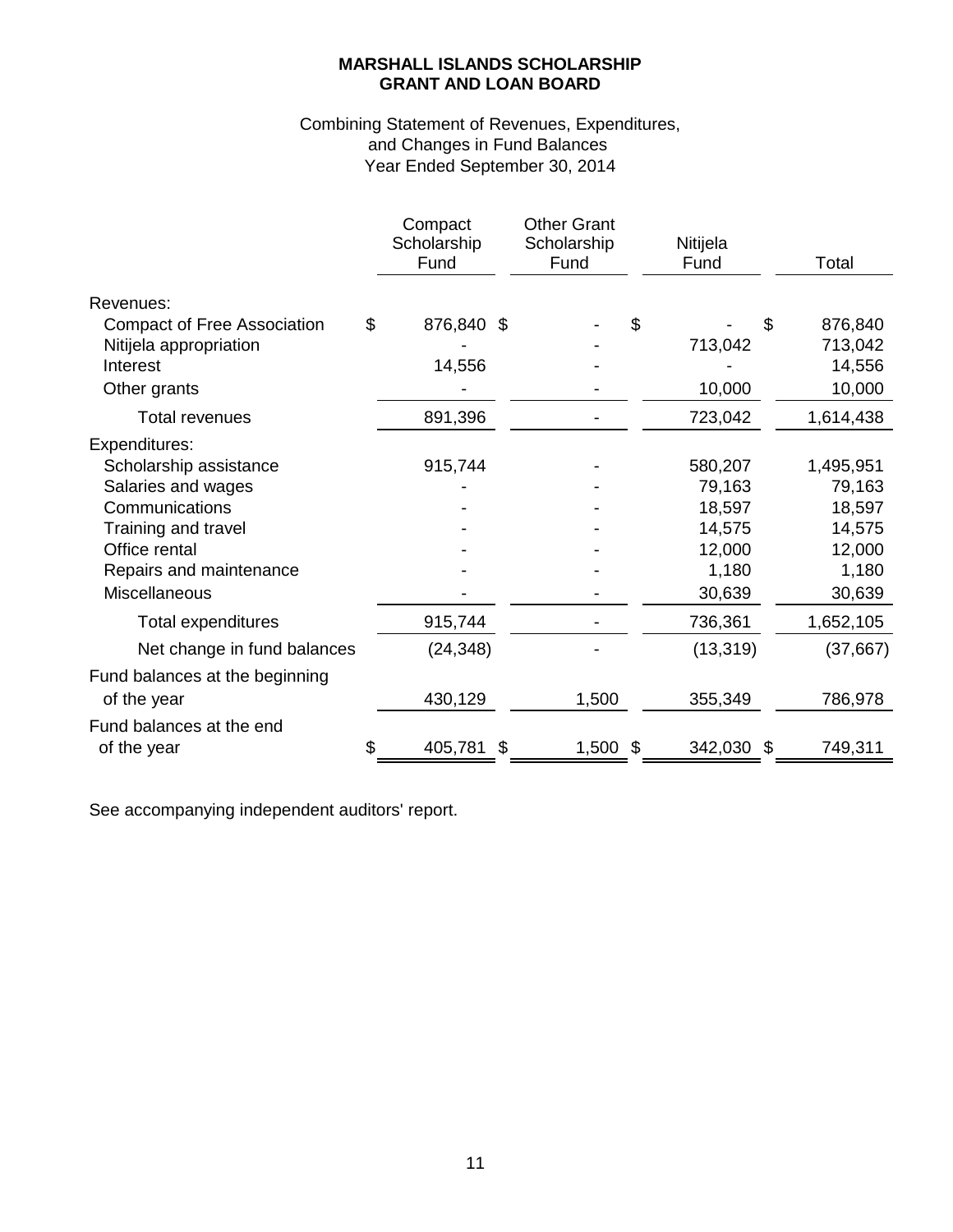

Deloitte & Touche LLP 361 South Marine Corps Drive Tamuning, GU 96913-3911 USA

Tel: (671)646-3884 Fax: (671)649-4932 www.deloitte.com

#### **INDEPENDENT AUDITORS' REPORT ON INTERNAL CONTROL OVER FINANCIAL REPORTING AND ON COMPLIANCE AND OTHER MATTERS BASED ON AN AUDIT OF FINANCIAL STATEMENTS PERFORMED IN ACCORDANCE WITH** *GOVERNMENT AUDITING STANDARDS*

Chairman Marshall Islands Scholarship Grant and Loan Board:

We have audited, in accordance with the auditing standards generally accepted in the United States of America and the standards applicable to financial audits contained in *Government Auditing Standards* issued by the Comptroller General of the United States, the financial statements of the Marshall Islands Scholarship Grant and Loan Board (MISGLB), which comprise the balance sheet as of September 30, 2014, and the related statement of revenues, expenditures, and changes in fund balance for the year then ended, and the related notes to the financial statements, and have issued our report thereon dated July 28, 2015.

## **Internal Control Over Financial Reporting**

In planning and performing our audit of the financial statements, we considered MISGLB's internal control over financial reporting (internal control) to determine the audit procedures that are appropriate in the circumstances for the purpose of expressing our opinion on the financial statements, but not for the purpose of expressing an opinion on the effectiveness of MISGLB's internal control. Accordingly, we do not express an opinion on the effectiveness of MISGLB's internal control.

A *deficiency in internal control* exists when the design or operation of a control does not allow management or employees, in the normal course of performing their assigned functions, to prevent, or detect and correct, misstatements on a timely basis. A *material weakness* is a deficiency, or a combination of deficiencies, in internal control, such that there is a reasonable possibility that a material misstatement of the entity's financial statements will not be prevented, or detected and corrected on a timely basis. A *significant deficiency* is a deficiency, or a combination of deficiencies, in internal control that is less severe than a material weakness, yet important enough to merit attention by those charged with governance.

Our consideration of internal control was for the limited purpose described in the first paragraph of this section and was not designed to identify all deficiencies in internal control that might be material weaknesses or significant deficiencies and therefore, material weaknesses or significant deficiencies may exist that were not identified. Given these limitations, during our audit we did not identify any deficiencies in internal control that we consider to be material weaknesses. However, material weaknesses may exist that have not been identified. We did identify certain deficiencies in internal control, described in the accompanying Schedule of Findings and Questioned Costs as item 2014-003, which we consider to be significant deficiencies.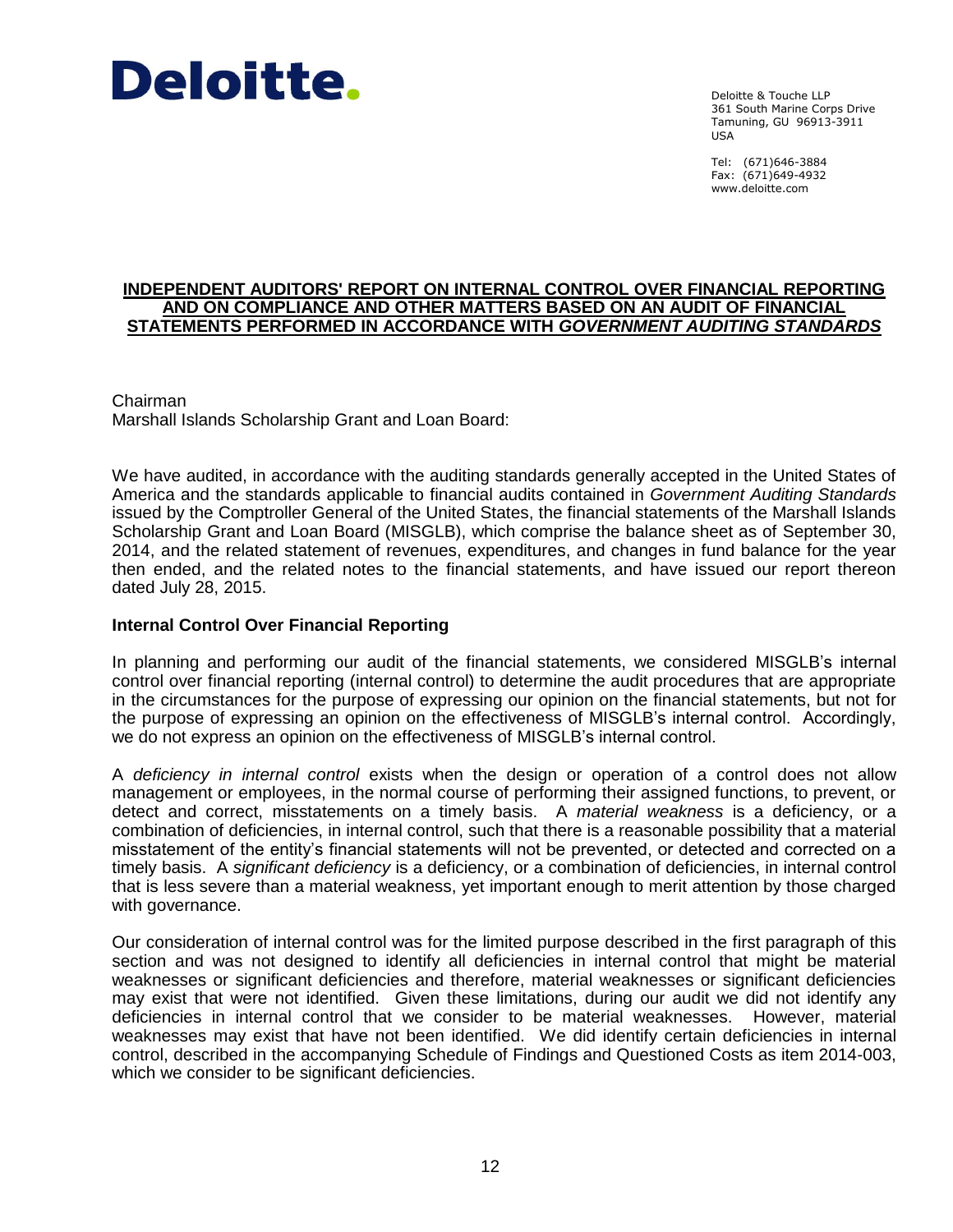## **Compliance and Other Matters**

As part of obtaining reasonable assurance about whether MISGLB's financial statements are free from material misstatement, we performed tests of its compliance with certain provisions of laws, regulations, contracts, and grant agreements, noncompliance with which could have a direct and material effect on the determination of financial statement amounts. However, providing an opinion on compliance with those provisions was not an objective of our audit, and accordingly, we do not express such an opinion. The results of our tests disclosed instances of noncompliance or other matters that are required to be reported under *Government Auditing Standards* and which are described in the accompanying Schedule of Findings and Questioned Costs as items 2014-001 and 2014-002.

## **MISGLB's Responses to Findings**

MISGLB's responses to the findings identified in our audit are described in the accompanying Schedule of Findings and Questioned Costs. MISGLB's responses were not subjected to the auditing procedures applied in the audit of the financial statements and, accordingly, we express no opinion on them.

## **Purpose of this Report**

The purpose of this report is solely to describe the scope of our testing of internal control and compliance and the result of that testing, and not to provide an opinion on the effectiveness of the entity's internal control or on compliance. This report is an integral part of an audit performed in accordance with *Government Auditing Standards* in considering the entity's internal control and compliance. Accordingly, this communication is not suitable for any other purpose.

 $0$  if Nackell

July 28, 2015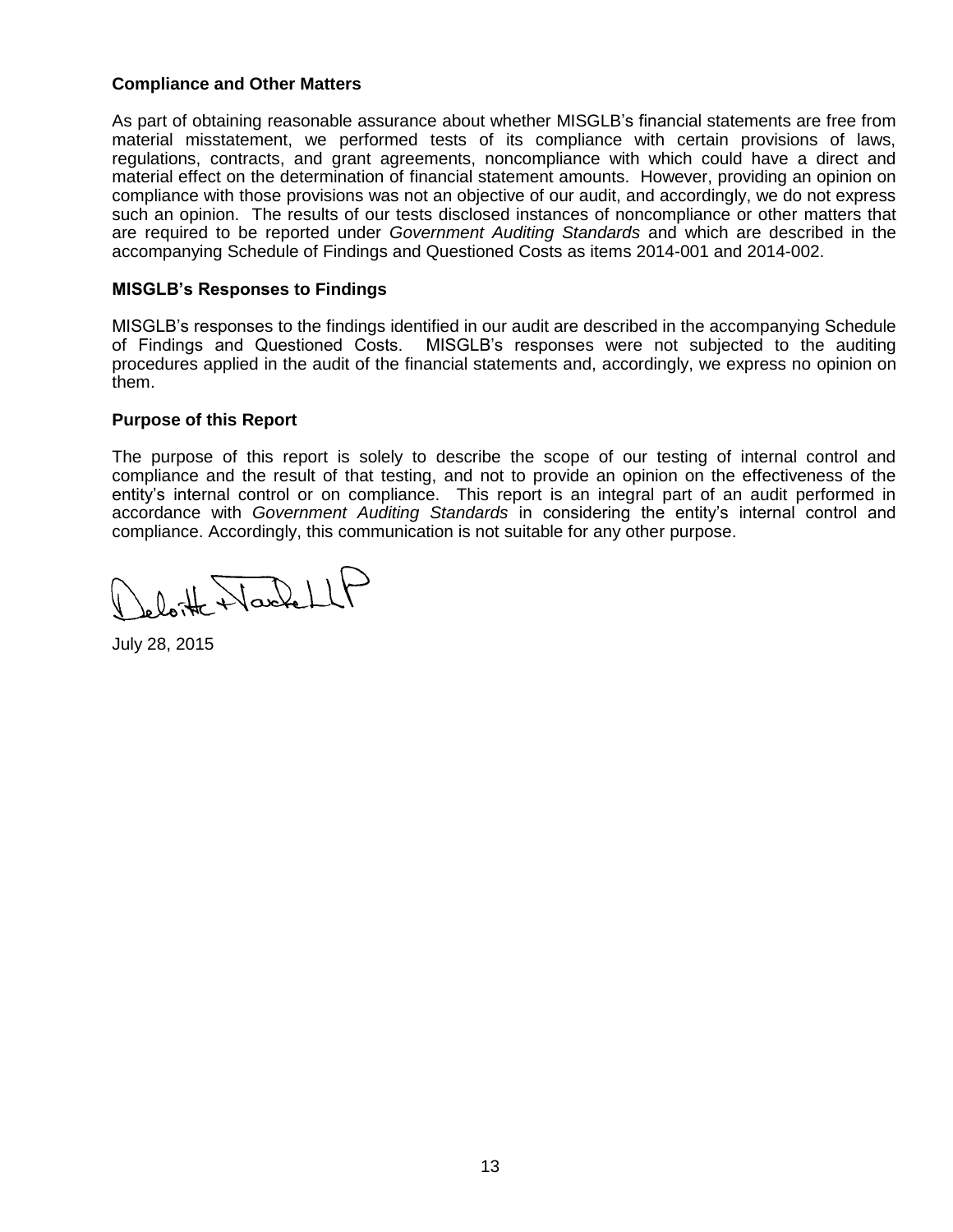

Deloitte & Touche LLP 361 South Marine Corps Drive Tamuning, GU 96913-3911 USA

Tel: (671)646-3884 Fax: (671)649-4932 www.deloitte.com

#### **INDEPENDENT AUDITORS' REPORT ON COMPLIANCE FOR EACH MAJOR FEDERAL PROGRAM; REPORT ON INTERNAL CONTROL OVER COMPLIANCE; AND REPORT ON THE SCHEDULE OF EXPENDITURES OF FEDERAL AWARDS REQUIRED BY OMB CIRCULAR A-133**

Chairman Marshall Islands Scholarship Grant and Loan Board:

## **Report on Compliance for Each Major Federal Program**

We have audited the Marshall Islands Scholarship Grant and Loan Board's (MISGLB) compliance with the types of compliance requirements described in the *OMB Circular A-133 Compliance Supplement* that could have a direct and material effect on MISGLB's major federal program for the year ended September 30, 2014. MISGLB's major federal program is identified in the summary of auditor's results section of the accompanying Schedule of Findings and Questioned Costs.

## *Management's Responsibility*

Management is responsible for compliance with the requirements of laws, regulations, contracts, and grants applicable to its federal programs.

## *Auditor's Responsibility*

Our responsibility is to express an opinion on compliance for MISGLB's major federal program based on our audit of the types of compliance requirements referred to above. We conducted our audit of compliance in accordance with auditing standards generally accepted in the United States of America; the standards applicable to financial audits contained in *Government Auditing Standards*, issued by the Comptroller General of the United States; and OMB Circular A-133, *Audits of States, Local Governments, and Non-Profit Organizations*. Those standards and OMB Circular A-133 require that we plan and perform the audit to obtain reasonable assurance about whether noncompliance with the types of compliance requirements referred to above that could have a direct and material effect on a major federal program occurred. An audit includes examining, on a test basis, evidence about MISGLB's compliance with those requirements and performing such other procedures as we considered necessary in the circumstances.

We believe that our audit provides a reasonable basis for our opinion on compliance for the major federal program. However, our audit does not provide a legal determination of MISGLB's compliance.

## *Opinion on Each Major Federal Program*

In our opinion, MISGLB complied, in all material respects, with the types of compliance requirements referred to above that could have a direct and material effect on its major federal program for the year ended September 30, 2014.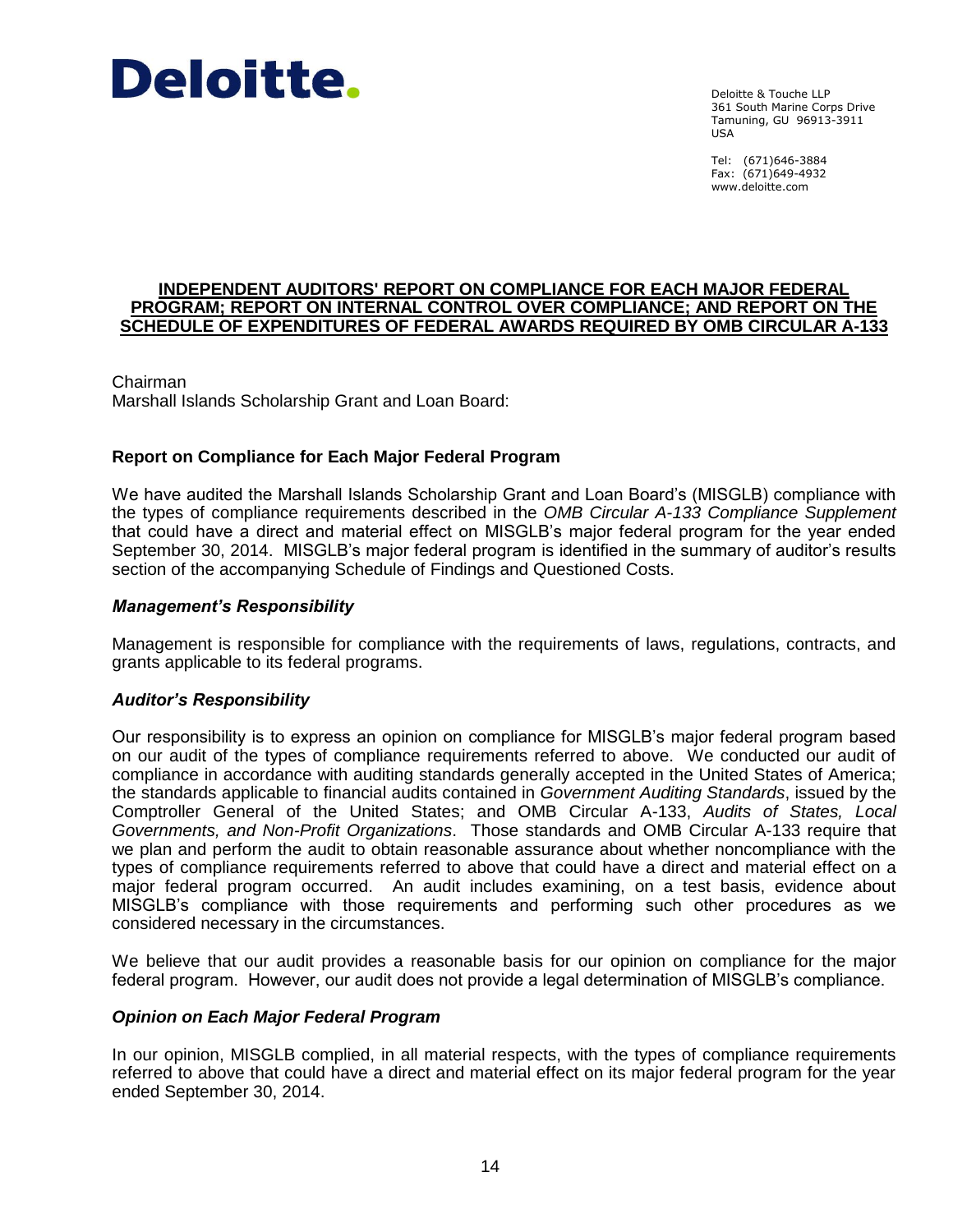## **Report on Internal Control Over Compliance**

Management of MISGLB is responsible for establishing and maintaining effective internal control over compliance with the types of compliance requirements referred to above. In planning and performing our audit of compliance, we considered MISGLB's internal control over compliance with the types of requirements that could have a direct and material effect on the major federal program to determine the auditing procedures that are appropriate in the circumstances for the purpose of expressing an opinion on compliance for the major federal program and to test and report on internal control over compliance in accordance with OMB Circular A-133, but not for the purpose of expressing an opinion on the effectiveness of internal control over compliance. Accordingly, we do not express an opinion on the effectiveness of MISGLB's internal control over compliance.

A *deficiency in internal control over compliance* exists when the design or operation of a control over compliance does not allow management or employees, in the normal course of performing their assigned functions, to prevent, or detect and correct, noncompliance with a type of compliance requirement of a federal program on a timely basis. A *material weakness in internal control over compliance* is a deficiency, or combination of deficiencies, in internal control over compliance, such that there is a reasonable possibility that material noncompliance with a type of compliance requirement of a federal program will not be prevented, or detected and corrected, on a timely basis. A *significant deficiency in internal control over compliance* is a deficiency, or a combination of deficiencies, in internal control over compliance with a type of compliance requirement of a federal program that is less severe than a material weakness in internal control over compliance, yet important enough to merit attention by those charged with governance.

Our consideration of internal control over compliance was for the limited purpose described in the first paragraph of this section and was not designed to identify all deficiencies in internal control over compliance that might be material weaknesses or significant deficiencies. We did not identify any deficiencies in internal control over compliance that we consider to be material weaknesses. However, material weaknesses may exist that have not been identified.

The purpose of this report on internal control over compliance is solely to describe the scope of our testing of internal control over compliance and the results of that testing based on the requirements of OMB Circular A-133. Accordingly, this report is not suitable for any other purpose.

## **Report on Schedule of Expenditures of Federal Awards Required by OMB Circular A-133**

We have audited the financial statements of MISGLB as of and for the year ended September 30, 2014, and have issued our report thereon dated July 28, 2015, which contained an unmodified opinion on those financial statements. Our audit was conducted for the purpose of forming an opinion on the financial statements as a whole. The accompanying schedule of expenditures of federal awards is presented for purposes of additional analysis as required by OMB Circular A-133 and is not a required part of the financial statements. Such information is the responsibility of management and was derived from and relates directly to the underlying accounting and other records used to prepare the financial statements. The information has been subjected to the auditing procedures applied in the audit of the financial statements and certain additional procedures, including comparing and reconciling such information directly to the underlying accounting and other records used to prepare the financial statements or to the financial statements themselves, and other additional procedures in accordance with auditing standards generally accepted in the United States of America. In our opinion, the schedule of expenditure of federal awards is fairly stated in all material respects in relation to the financial statements as a whole.

Jeloitte WackellP

July 28, 2015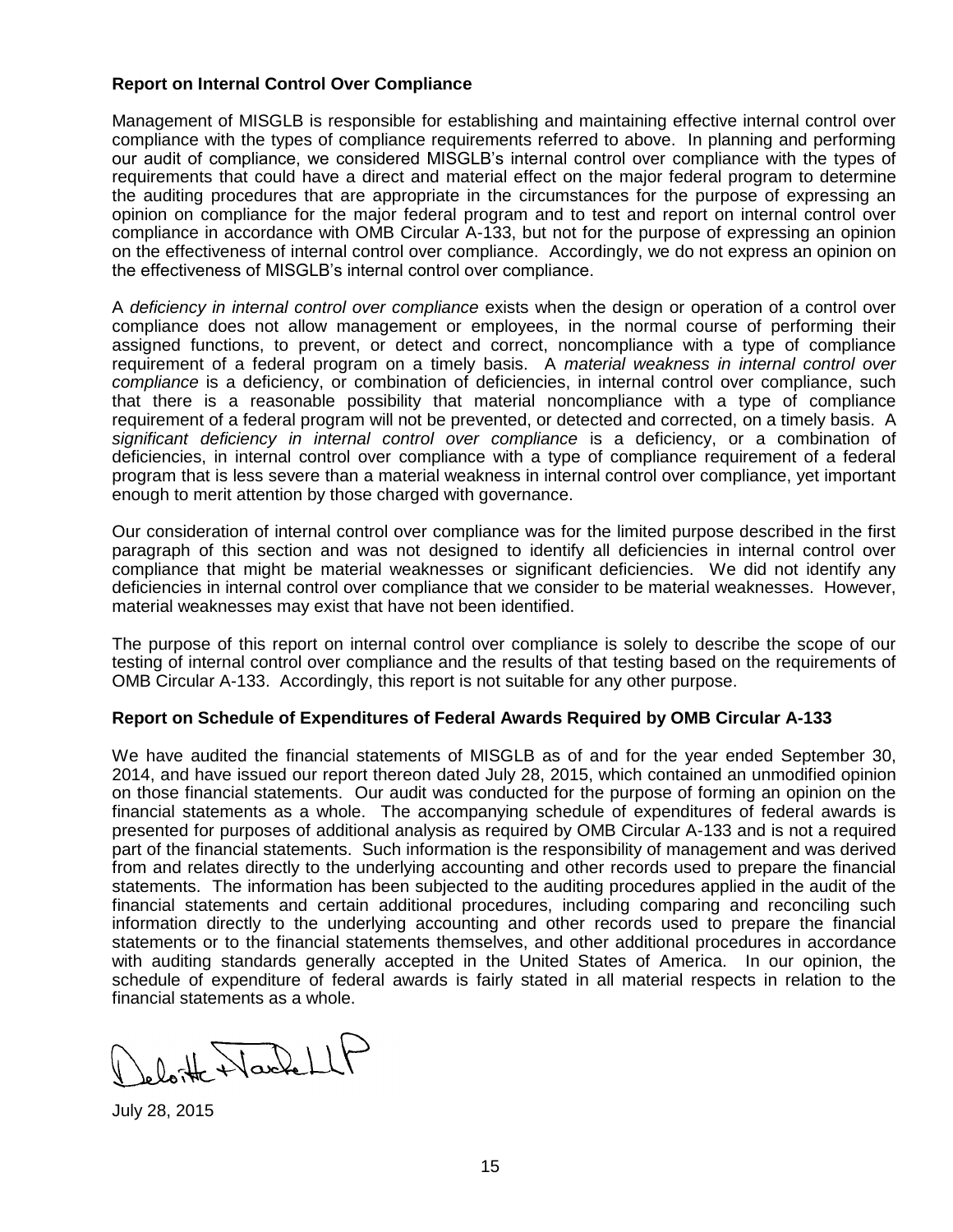Schedule of Expenditures of Federal Awards Year Ended September 30, 2014

|                                                                                                                                                         | Fund<br><b>Balance</b><br>Beginning<br>of Year | Federal<br><b>Funds</b><br>Received | Other<br><b>Funds</b><br>Received | <b>Funds</b><br><b>Expended</b> | Fund<br><b>Balance</b><br>End<br>of Year |
|---------------------------------------------------------------------------------------------------------------------------------------------------------|------------------------------------------------|-------------------------------------|-----------------------------------|---------------------------------|------------------------------------------|
| Funds passed through the Republic of<br>the Marshall Islands:                                                                                           |                                                |                                     |                                   |                                 |                                          |
| U.S. Department of the Interior<br>CFDA #15.875                                                                                                         |                                                |                                     |                                   |                                 |                                          |
| Economic, Social and Political<br>Development of the Territories:<br>Compact of Free<br>Association, As Amended,<br>Sector Grants:<br>Section 211(a)(1) |                                                |                                     |                                   |                                 |                                          |
| <b>Education Sector</b><br>Supplemental                                                                                                                 | \$430,129                                      | \$471,925                           | \$14,556                          | \$510,829                       | \$405,781                                |
| <b>Education Grant</b><br>Section 211(b)(1)                                                                                                             |                                                | 204,915                             |                                   | 204,915                         |                                          |
| <b>Kwajalein Special Needs</b>                                                                                                                          |                                                | 200,000                             |                                   | 200,000                         |                                          |
|                                                                                                                                                         | \$430,129                                      | \$876,840                           | \$14,556                          | \$915,744                       | \$405,781                                |

See accompanying notes to schedule of expenditures of federal awards.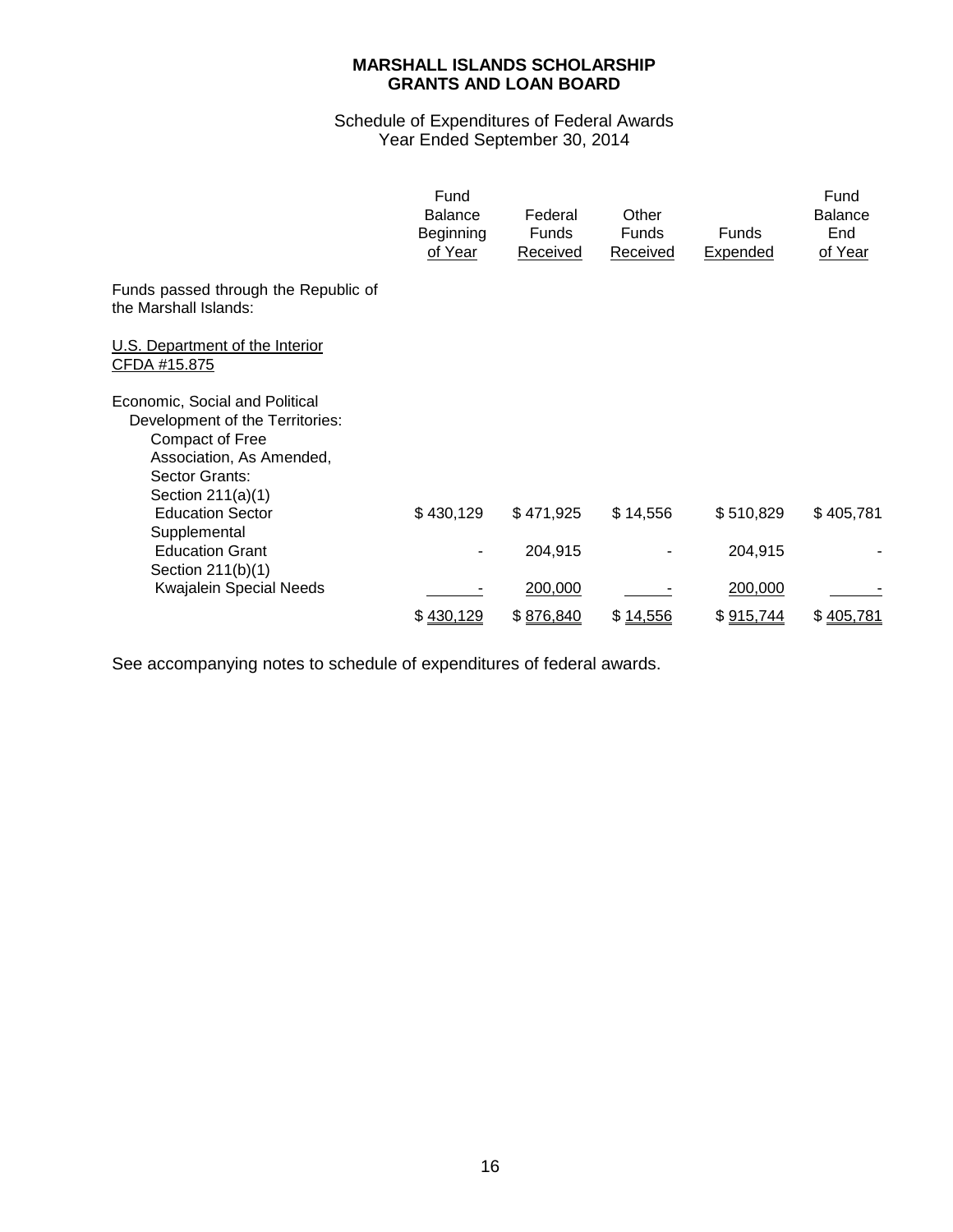Notes to Schedule of Expenditures of Federal Awards September 30, 2014

## (1) Organization and Compact of Free Association

The Marshall Islands Scholarship Grant and Loan Board (MISGLB) is a subrecipient of funds received through Sections 211(a) and 211(b) and the Supplemental Education Grant of the Compact of Free Association, As Amended (the Compact), from the Republic of the Marshall Islands (RepMar). These funds are provided to support the post-secondary education of citizens of the Marshall Islands attending accredited post-secondary institutions.

## (2) Summary of Significant Accounting Policies

#### Basis of Presentation

The accompanying Schedule of Expenditures of Federal Awards includes the federal grant activity of MISGLB and is presented on the modified accrual basis of accounting. The information in this schedule is presented in accordance with the requirements of OMB Circular A-133, *Audits of States, Local Governments, and Non-Profit Organizations*. Therefore, some amounts presented in this schedule may differ from amounts presented in, or used in the preparation of, the basic financial statements.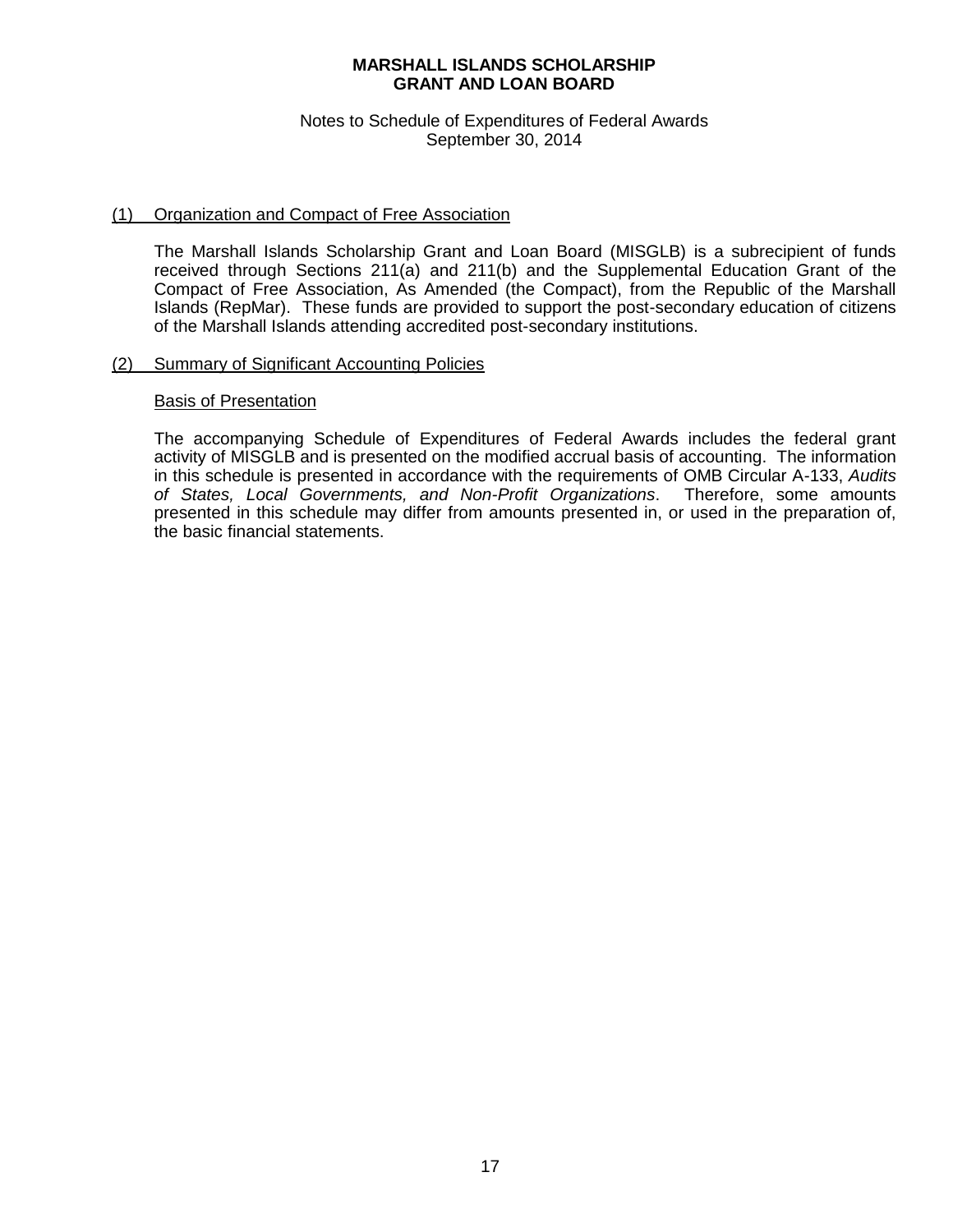Schedule of Findings and Questioned Costs Year Ended September 30, 2014

# **A. SUMMARY OF AUDITORS' RESULTS SECTION**

## *Financial Statements*

| В. |                                                                                                                                  | <b>FINANCIAL STATEMENTS FINDINGS SECTION</b>                                                                                          |           |  |  |  |
|----|----------------------------------------------------------------------------------------------------------------------------------|---------------------------------------------------------------------------------------------------------------------------------------|-----------|--|--|--|
|    | 11. Auditee qualified as low-risk auditee?                                                                                       |                                                                                                                                       | <b>No</b> |  |  |  |
|    | 10. Dollar threshold used to distinguish between Type A and Type B Programs:<br>\$300,000                                        |                                                                                                                                       |           |  |  |  |
|    | 15.875                                                                                                                           | Economic, Social and Political Development<br>of the Territories:<br>Compact of Free Association, as amended,<br><b>Sector Grants</b> |           |  |  |  |
|    | <b>CFDA Numbers</b>                                                                                                              | Name of Federal Program or Cluster                                                                                                    |           |  |  |  |
| 9. | Identification of major federal programs:                                                                                        |                                                                                                                                       |           |  |  |  |
| 8. | Any audit findings disclosed that are required to be reported in<br>accordance with section 510(a) of OMB Circular A-133?<br>Yes |                                                                                                                                       |           |  |  |  |
| 7. | Type of auditors' report issued on compliance for major federal programs<br>Unmodified                                           |                                                                                                                                       |           |  |  |  |
| 6. | Significant deficiency(ies) identified?<br>None reported                                                                         |                                                                                                                                       |           |  |  |  |
|    | <b>No</b><br>5. Material weakness(es) identified?                                                                                |                                                                                                                                       |           |  |  |  |
|    | Internal control over major federal programs:                                                                                    |                                                                                                                                       |           |  |  |  |
|    | <b>Federal Awards</b>                                                                                                            |                                                                                                                                       |           |  |  |  |
| 4. |                                                                                                                                  | Noncompliance material to financial statements noted?                                                                                 | Yes       |  |  |  |
| 3. | Significant deficiency(ies) identified?                                                                                          |                                                                                                                                       | Yes       |  |  |  |
|    | 2. Material weakness(es) identified?                                                                                             |                                                                                                                                       | <b>No</b> |  |  |  |
|    | Internal control over financial reporting:                                                                                       |                                                                                                                                       |           |  |  |  |
|    | 1. Type of auditors' report issued:                                                                                              |                                                                                                                                       |           |  |  |  |

Reference Number **Findings** 2014-001 Local Noncompliance 2014-002 Local Noncompliance

2014-003 External Financial Reporting

# **C. FEDERAL AWARD FINDINGS AND QUESTIONED COSTS SECTION**

None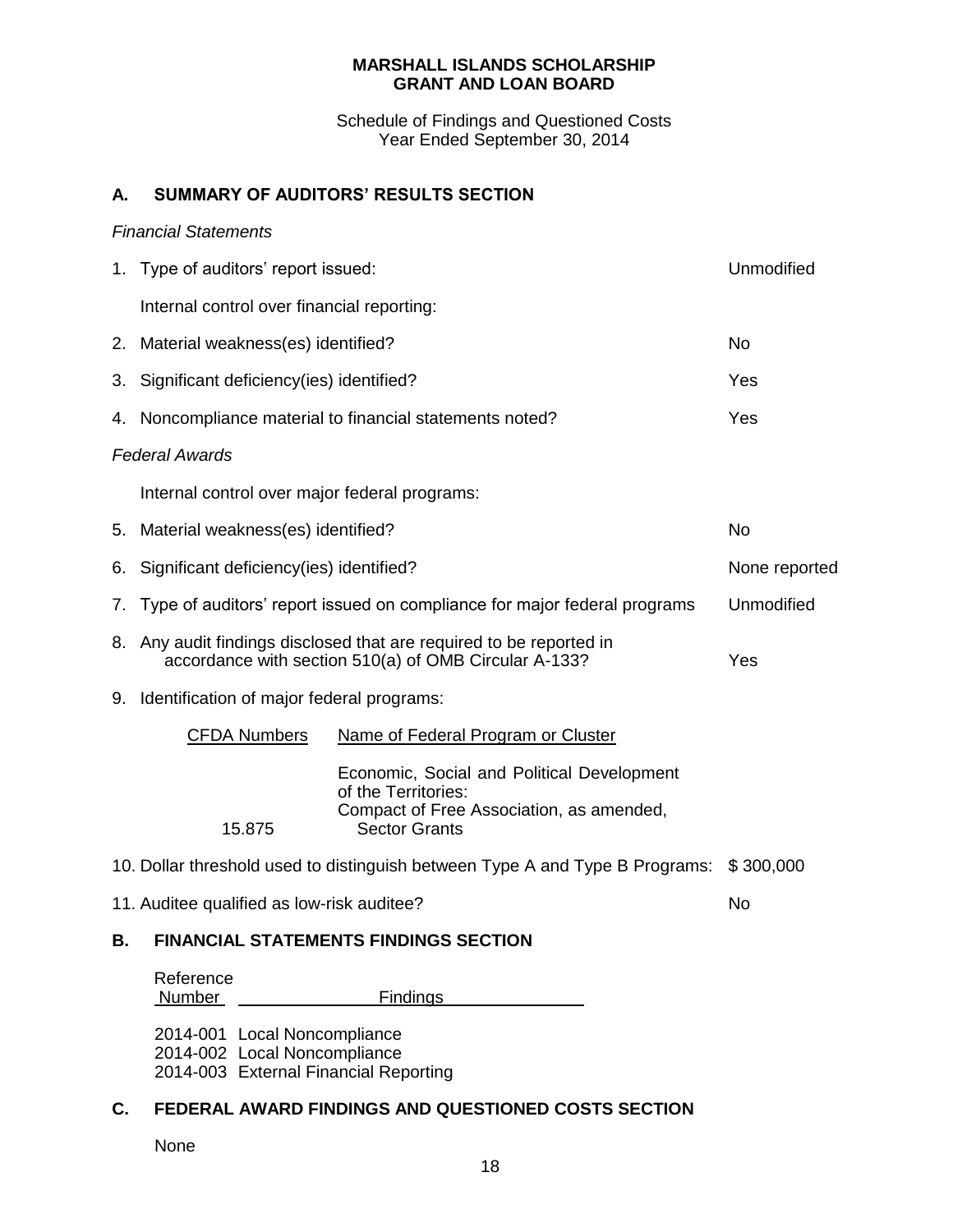Schedule of Findings and Questioned Costs, Continued Year Ended September 30, 2014

#### Local Noncompliance

#### Finding No. 2014-001

Criteria: Section 6(e) of the Scholarship Assistance of 1979 (the Act), as amended, requires MISGLB to ensure timely repayment of scholarship assistance loans. MISGLB policies and procedures require the repayment of student loans within one year of completion or cessation of studies. Furthermore, Section 7(h) of the Act authorizes MISGLB to convert scholarship assistance loans to grants.

Condition: During the year ended September 30, 2014, MISGLB converted \$418,353 of loans to grants as recipients met conversion criteria. However, as of September 30, 2014, MISGLB recorded outstanding loans receivable of \$19,747,124. Due to the lack of collection of these loans, a corresponding allowance for uncollectable loans has been recorded. Furthermore, MISGLB does not maintain a detailed subsidiary ledger for outstanding loans receivable.

Cause: The cause of the above condition is lack of enforcement of MISGLB policies and procedures requiring the repayment of scholarship assistance loans and the lack of a reconciled subsidiary loan ledger.

Effect: The effect of the above condition is the lack of loan repayments and a possibility that converted loans may not be complete.

Recommendation: We recommend that MISGLB enforce established policies and procedures requiring the repayment of scholarship assistance loans. Furthermore, we recommend that MISGLB reconstruct the subsidiary loan ledger to reconcile and agree with the general ledger.

Prior Year Status: The lack of loan repayments and the possibility that converted loans may not be complete was reported as a finding in the Single Audits of MISGLB for fiscal years 1997 through 2013.

#### Auditee Response and Corrective Action Plan:

MISGLB is continuously trying to seek former recipients to either return (if he or she has not returned) or financially repay their loans. We are persistently reminding returned recipients to fill out waiver forms to convert their loans to grants. Collection of outstanding loans is still a challenge we are constantly struggling to resolve. We will follow your recommendation, but Board will also seek approval from the Cabinet to write-off all loans past the statute of limitations.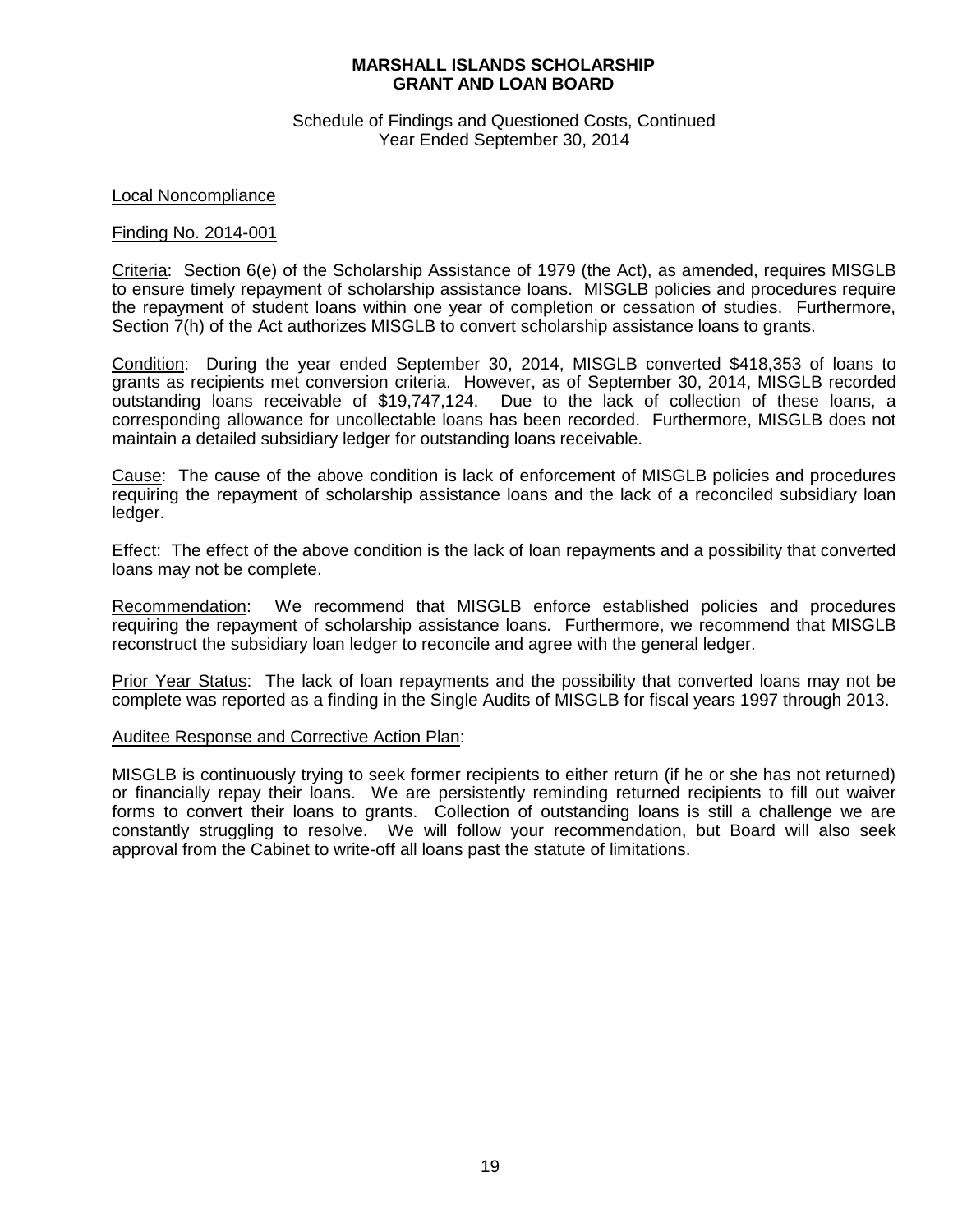Schedule of Findings and Questioned Costs, Continued Year Ended September 30, 2014

### Local Noncompliance

#### Finding No. 2014-002

Criteria: MISGLB's Program Policies and Procedures require that applicants submit a completed application form for financial assistance along with copy of the applicant's Rental Agreement or Lodging Contract when residing off-campus; otherwise applications are considered incomplete.

Condition: Of \$1,495,951 in scholarship assistance disbursements, seventy-five items totaling \$305,641 were tested. The following disbursements representing room and board for scholarship recipients who resided off-campus were not supported by rental agreements or lodging contracts:

| <u>Check #</u>       | <u>Amount</u>                 |
|----------------------|-------------------------------|
| 1503<br>9602<br>9674 | 5,558<br>\$<br>2,130<br>3,422 |
| 9848                 | 5,250<br>\$16,360             |

Cause: The cause of the above condition is the lack of enforcement of MISGLB policies and procedures requiring scholarship recipients to submit rental agreements or lodging contracts.

Effect: The effect of the above condition is noncompliance with MISGLB's Program Policies and Procedures with respect to awards for room and board.

Recommendation: We recommend that MISGLB enforce established policies and procedures requiring scholarship recipients residing off-campus to provide supporting rental agreements or lodging contracts.

#### Auditee Response and Corrective Action Plan:

No rental agreement found. We will be stricter with students living off-campus, by holding their semester check, if a rental agreement is not provided.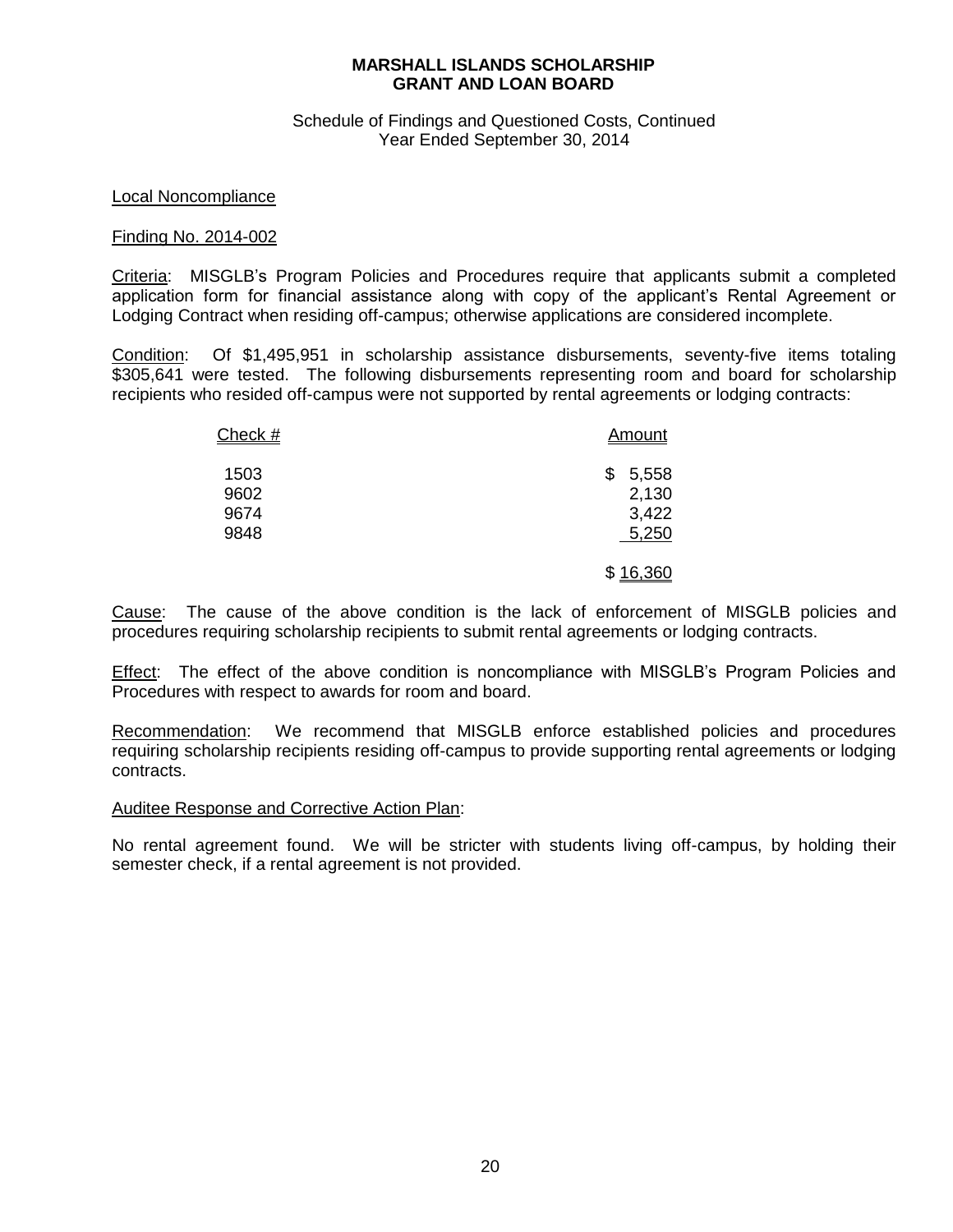Schedule of Findings and Questioned Costs, Continued Year Ended September 30, 2014

### External Financial Reporting

#### Finding No. 2014-003

Criteria: Board minutes are a primary means by which regulatory agencies documents the administration of MISGLB's operations.

Condition: Not all minutes of meetings held during fiscal year 2014 were available.

Cause: The cause of the above condition is the lack of adherence to established policies and procedures relating to documentation of Board of Director minutes.

Effect: The effect of the above condition is the possibility that directives of the Boards are not properly disclosed or recorded in the financial statements.

Recommendation: We recommend that the Board of Directors require that all minutes of meetings are formally documented by the Secretary and approved by the Chairman in a timely manner.

#### Auditee Response and Corrective Action Plan:

MISGLB will accept your recommendation and ensure that all Board minutes are completed, concurred by Board members, and signed before a subsequent Board meeting commences. All signed Board minutes will also be stored electronically as back-up, so that they will be readily available when requested.